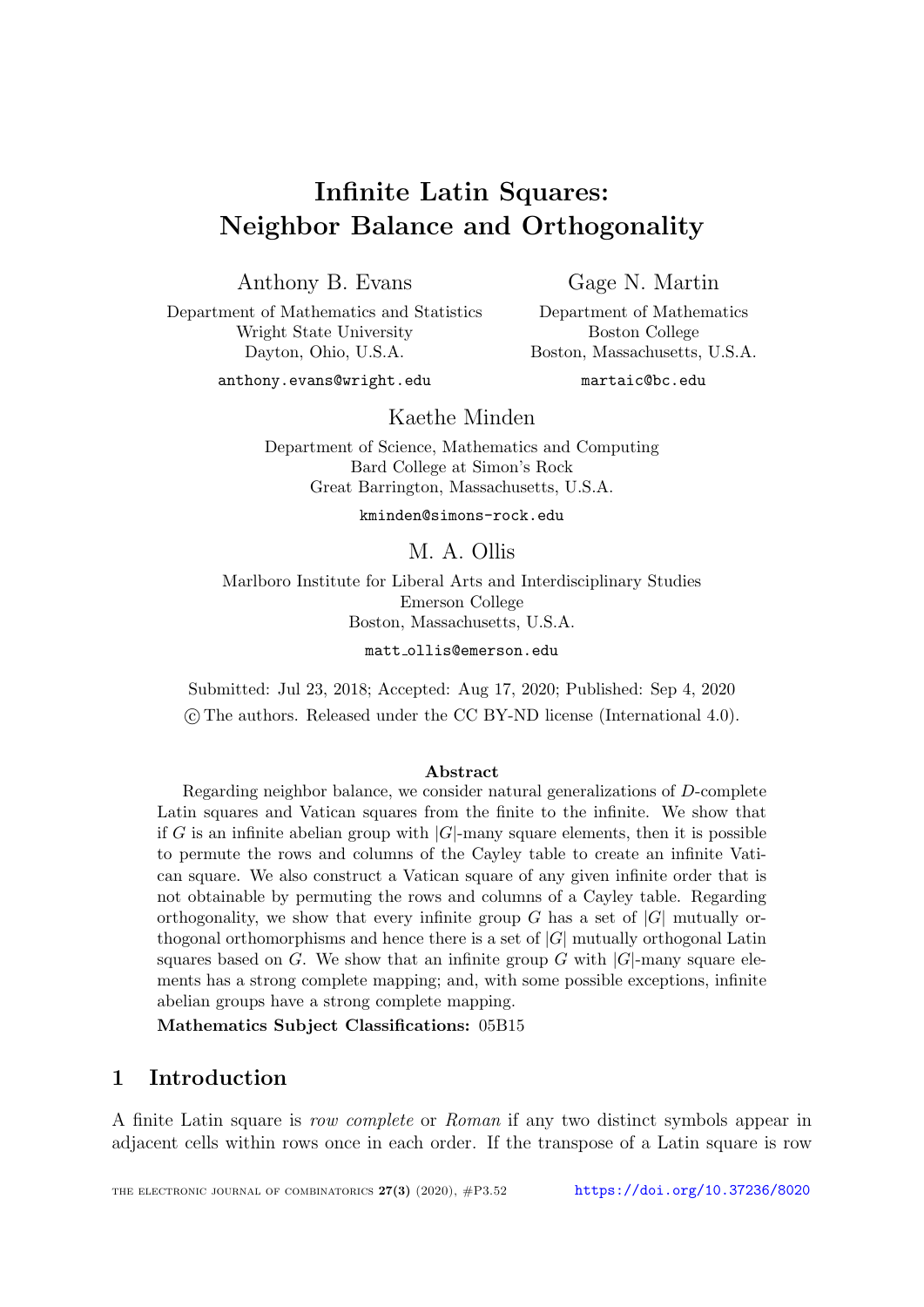complete then the square is column complete; a square that is row complete and column complete is complete. Finite row complete squares exist for all composite orders [\[18\]](#page-21-0) and finite complete squares are known to exist for all even orders [\[15\]](#page-21-1) and many odd composite orders at which a nonabelian group exists; see, for example, [\[22\]](#page-21-2).

Vatican and D-complete squares strengthen this notion of completeness. A Latin square is row D-complete if any two distinct symbols appear in cells that are distance d apart in rows at most once in each order for each  $d \leq D$ . Column D-completeness is defined analogously and a square that is both row and column  $D$ -complete is  $D$ complete [\[1\]](#page-20-0). The 1-completeness property is the same as completeness.

An  $(n-1)$ -complete square of order n is called *Vatican*; that is, Vatican squares have the pair-occurrence restriction at every possible distance.

Vatican squares are known to exist for all orders that are one less than a prime. In addition to this, 2-complete squares are known to exist at orders  $2p$  where p is a prime congruent to 5, 7 or 19 modulo 24, orders  $2m$  where  $5 \leq m \leq 25$ , and order 21 [\[6,](#page-20-1) [23\]](#page-21-3).

In this paper we extend these notions to the infinite and prove various existence results. As in [\[4\]](#page-20-2), we use Zermelo-Fraenkel set theory with the axiom of choice. In order to work with infinite sets, we use the set-theoretic machinery of ordinals and transfinite induction. An ordinal is an isomorphism type of well-ordered sets. The finite ordinals correspond to the natural numbers (or rather the unique well-ordered sets with 0 or 1 or 2 etc. as elements), but there are also infinite ordinals. The first infinite ordinal, denoted  $\omega$ , corresponds to the well-ordered set of natural numbers. The ordinal corresponding to the well-order of the natural numbers with an added maximal element is denoted  $\omega + 1$ , and we can keep going after this to obtain  $\omega + 2, \omega + 3$ , and so on, reaching the limit  $\omega + \omega$  (aka  $\omega \cdot 2$ ), and beyond.

As ordinals represent canonical well-orderings, they each support a notion of induction similar to the usual one on the natural numbers. Fixing an ordinal  $\lambda$ , transfinite induction up to  $\lambda$  allows us to prove that a property P holds for all ordinals below  $\lambda$  by showing, from the hypothesis that P holds for all ordinals below some  $\alpha < \lambda$ , that P holds for  $\alpha$  (in this formulation the induction principle is analogous to strong induction on the natural numbers, and in fact reduces to it if we set  $\lambda = \omega$ .

We use angle brackets to denote sequences indexed by an ordinal, for example  $\langle s_\alpha | \alpha \rangle$  $\kappa$  is a length  $\kappa$  sequence of sets  $s_{\alpha}$ .

It follows from the axiom of choice that for any set  $X$ , there is a bijection between  $X$ and some ordinal. In the usual set-theoretic practice, the cardinality of  $X$  is defined as the least such ordinal.

We require a definition of an infinite Latin square that allows us to talk about spatial relationships. This is accomplished by using a subset of an ordered field to index the rows and columns. When that field is  $\mathbb Q$  or  $\mathbb R$ , the infinite Latin squares we obtain are naturally embedded in  $\mathbb{R}^2$ .

Let  $\mathbb F$  be an ordered field and let  $I \subseteq \mathbb F$ . For each  $d \in \mathbb F^+$  let  $I_{(d)} = \{i \in I \mid i + d \in I\}$ . If  $|I| = |F|$  and for each d we have either  $|I_{(d)}| = |F|$  or  $|I_{(d)}| = 0$ , then we call I an *index* set. For our purposes, we may assume that  $I_{(1)} \neq \emptyset$  without loss of generality.

Given an index set I, a Latin square on I with symbol set X is a function  $L: I \times I \to X$ such that for each  $i \in I$  the restriction of L to  $I \times \{i\}$  is a bijection with X, as is the restriction to  $\{i\} \times I$ . In other words, each symbol appears once in each "row" and once in each "column."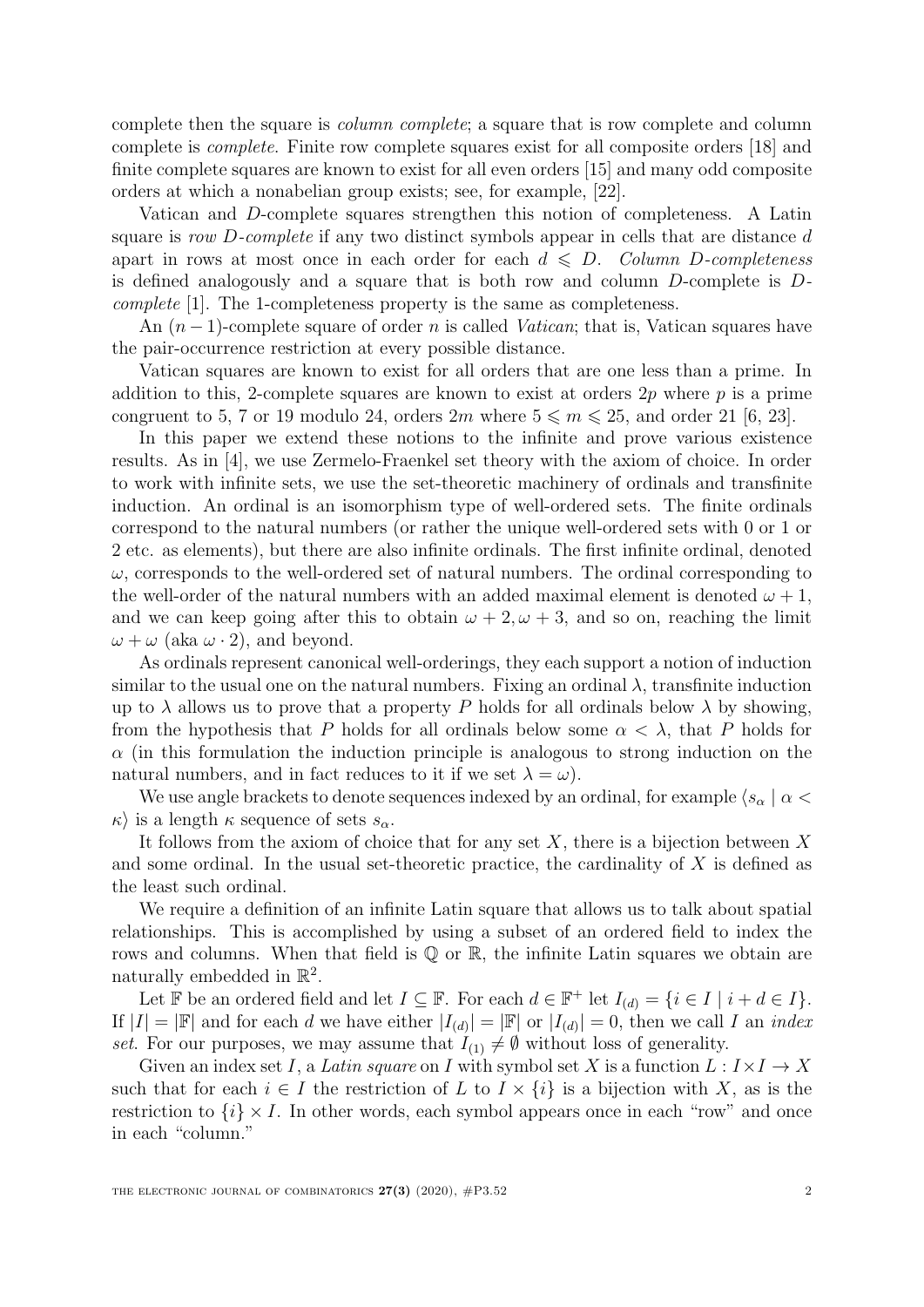This definition is compatible with the definition for Latin squares of arbitrary car-dinality of Hilton and Wojciechowski [\[19\]](#page-21-4). In the countable case with  $I = \mathbb{N} \subset \mathbb{Q}$  or  $I = \mathbb{Z} \subseteq \mathbb{Q}$  we get the "quarter-plane Latin squares" and "full-plane Latin squares" respectively of Caulfield [\[5\]](#page-20-3).

We sometimes exploit the fact that a cardinal  $\kappa$  is a set of size  $\kappa$  to use  $\kappa$  as both the order of a Latin square and its symbol set.

The definition of completeness for infinite squares is obtained by identifying the ideas of adjacency and being at distance 1. This is perfectly natural when  $I \in \{N, \mathbb{Z}\}\$  and again matches the definition of Caulfield [\[5\]](#page-20-3). It does not seem to capture a property of particular combinatorial interest otherwise, but when we move to generalizing Vatican squares we get the very natural notion of pairs appearing once at all distances. Indeed, the definition of an infinite Vatican square is arguably more natural than the finite version as it allows every pair to appear exactly once at every distance rather than merely at most once.

Formally, an infinite Latin square on an index set I is row complete or Roman if each pair of distinct symbols appears exactly once in each order at distance 1 in rows. The square is *complete* if the corresponding property also holds in columns. An infinite Latin square with indexing set  $I$  is row  $D$ -complete if each pair of symbols appear exactly once in each order at distance d in rows for each d such that  $I_{(d)} \neq \emptyset$  and  $0 < d \leq D$ . The square is D-complete if the corresponding property also holds in columns. Further, the square is Vatican if for each d with  $I_{(d)} \neq \emptyset$  we have that each pair of distinct symbols appears at distance d exactly once in each order in rows and once in each order in columns.

Our first method for constructing squares uses Cayley tables of groups. In the finite case all known constructions for complete squares—and hence D-complete and Vatican squares—use the notion of "sequenceability" of a group and generalisations of it [\[6\]](#page-20-1). In the next section we show that similar notions are sufficient to construct infinite D-complete and Vatican squares.

Say that an infinite group G is *squareful* if the set  $\{g^2 : g \in G\}$  has the same cardinality as G. If G is an abelian squareful group and I is an index set with  $|I| = |G|$ , then we can construct an infinite Vatican square on I using the Cayley table of G. There is an abelian squareful group of every infinite order.

In Section [3](#page-7-0) we explore non-group-based methods. We show that there is a Vatican square of each infinite order that cannot be produced by permuting the rows and columns of a Cayley table. Whether a finite Vatican square with this property exists is an open question. We also show that there is a Latin square of each infinite order such that no permutation of its rows and columns gives a Vatican (or even Roman) square.

As infinite sets can be bijective with proper subsets of themselves, we can define a variation on Vatican squares that only makes sense for infinite orders. Say that an infinite Latin square on index set I is semi-Vatican if for each d with  $I_{(d)} \neq \emptyset$  we have that each pair of distinct symbols appears at distance d exactly once in rows and once in columns. Although this does not have a finite analogue, all known constructions for finite Vatican squares of even order n have  $n/2$  rows that together form a "row semi-Vatican rectangle" and the remaining  $n/2$  rows are the reverse of these ones.

All of the results for Vatican squares transfer to the semi-Vatican case in Section [4](#page-12-0) with little modification. In addition to this, looking at the semi-Vatican case allows for an explicit construction of one in the case  $I = \mathbb{R}$  using only the tools of undergraduate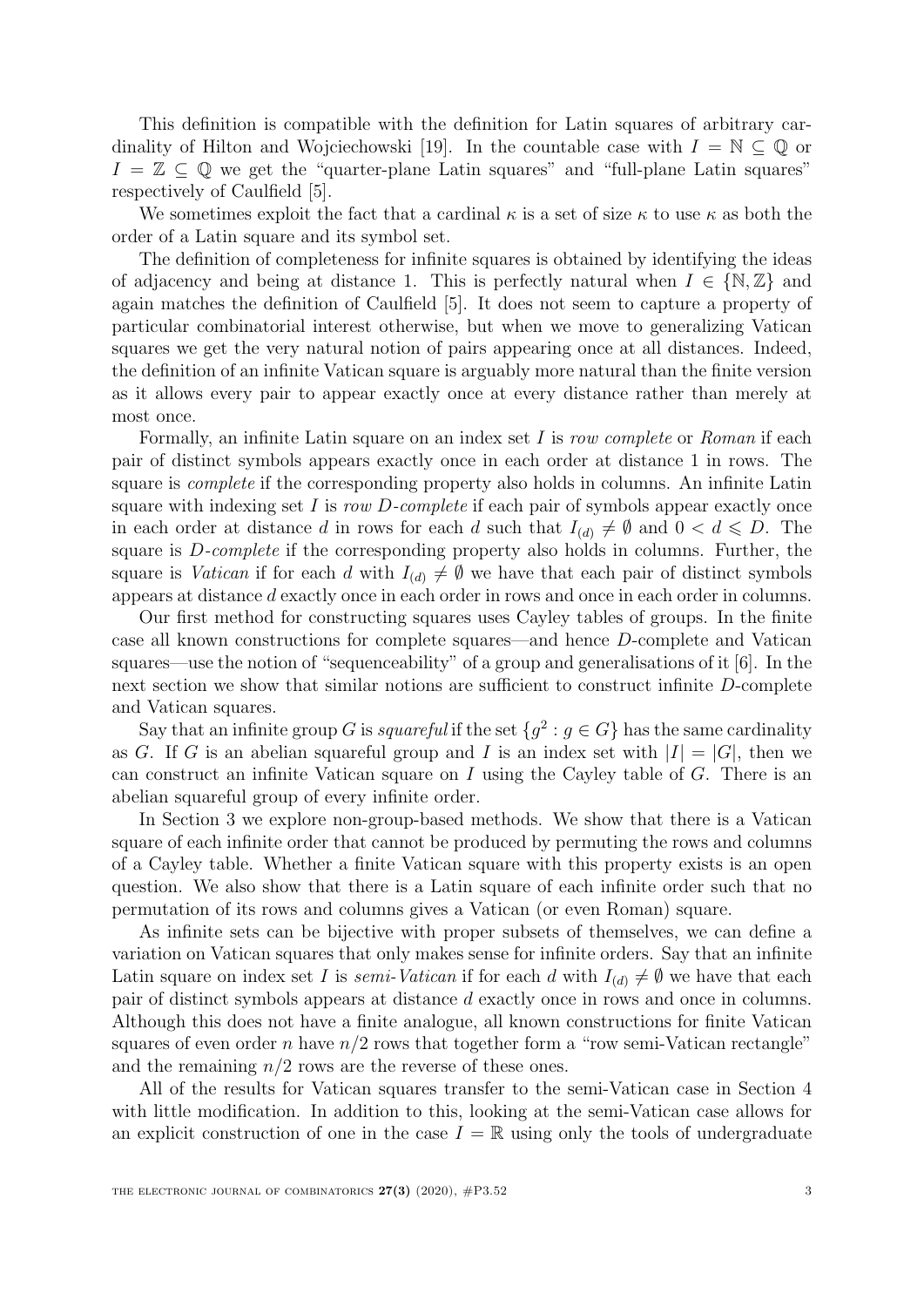calculus.

Moving to orthogonality, two finite Latin squares on a symbol set  $X$  are orthogonal if for each pair  $(x_1, x_2) \in X \times X$  there is exactly one position such that  $x_1$  is in that position in the first square and  $x_2$  is in that position in the second square. This definition carries over without modification to the infinite case (the countable version of which is given in [\[9,](#page-20-4) p. 116]).

In Section [5](#page-14-0) we see that the methods from Section [2](#page-3-0) may be quickly adapted to produce sets of  $\kappa$  mutually orthogonal Latin squares of order  $\kappa$  for all infinite orders  $\kappa$ via Cayley tables of abelian squareful groups. This is analogous to the finite construction of "orthomorphisms" via "R-sequencings". We also construct orthomorphisms directly, finding  $\kappa$  mutually orthogonal orthomorphisms for each group of infinite order  $\kappa$  and show that many infinite groups have strong complete mappings.

#### <span id="page-3-0"></span>2 Vatican squares from groups

Let I be an index set in an ordered field  $\mathbb{F}$ . Let G be a group of order |I| with identity element e. For a bijection  $\mathbf{a}: I \to G$  define a function  $\mathbf{a}_{(d)}: I_{(d)} \to G \setminus \{e\}$  for each  $d \in \mathbb{F}^+$ with  $I_{(d)} \neq \emptyset$  by

$$
\mathbf{a}_{(d)}(i) = \mathbf{a}(i)^{-1}\mathbf{a}(i+d).
$$

We call such a function a  $T<sub>d</sub>$ -sequencing for **a** if it is a bijection. If there is a D such that for all  $d < D$  with  $I_{(d)} \neq \emptyset$  we have that each  $\mathbf{a}_{(d)}$  is a bijection, then call **a** a directed T<sub>D</sub>-terrace for G. If  $\mathbf{a}_{(d)}$  is a bijection for all d with  $I_{(d)} \neq \emptyset$  then call a a directed  $T_{\infty}$ -terrace for G.

These definitions closely mimic the versions for finite groups [\[1\]](#page-20-0) (and we write these and similar functions in bold throughout to match the convention for finite groups). They can be used to produce Latin squares with neighbor balance properties in much the same way. Theorem [2.1](#page-3-1) generalizes Gordon's result [\[15\]](#page-21-1) for finite complete squares and Anderson's [\[1\]](#page-20-0) and Etzion, Golomb and Taylor's results [\[10\]](#page-20-5) for finite Vatican squares to the infinite.

For any bijection  $\mathbf{a}: I \to G$  define a square  $L(\mathbf{a}) = (\ell_{ij})$  by  $\ell_{ij} = \mathbf{a}(i)^{-1}\mathbf{a}(j)$ . As a is a bijection, each row and column contains each symbol exactly once and so L is a Latin square (indeed, this square can be obtained from the Cayley table of  $G$ —given by  $C(\mathbf{a}) = (c_{ij})$  where  $c_{ij} = \mathbf{a}(i)\mathbf{a}(j)$ —by a permutation of the rows). Call a Latin square created in this way based on G, or simply group-based. To match the usual coordinate system for  $\mathbb{R}^2$ , we think of the column indices running from left to right geometrically (as is the usual Latin square convention) and the row indices running upwards geometrically (as opposed to the usual Latin square convention).

<span id="page-3-1"></span>**Theorem 2.1.** Let G be a group of infinite order κ. If G has a directed  $T_D$ -terrace for an index set I then there is a D-complete Latin square of order  $|G|$  on I. Further, if G has a directed  $T_{\infty}$ -terrace then there is a Vatican square of order |G|.

*Proof.* Let **a** be a directed  $T<sub>D</sub>$ -terrace for G on I and consider  $L(\mathbf{a})$ .

Take x and y to be distinct elements of G. For any  $d \leq D$  we have that  $\mathbf{a}_{(d)}$  is a bijection and so there is a unique j with  $a(j)^{-1}a(j + d) = x^{-1}y$  and a unique i with  $\mathbf{a}(i)^{-1}\mathbf{a}(j) = x$ . We therefore have that x appears in row i and column j of  $L(\mathbf{a})$  and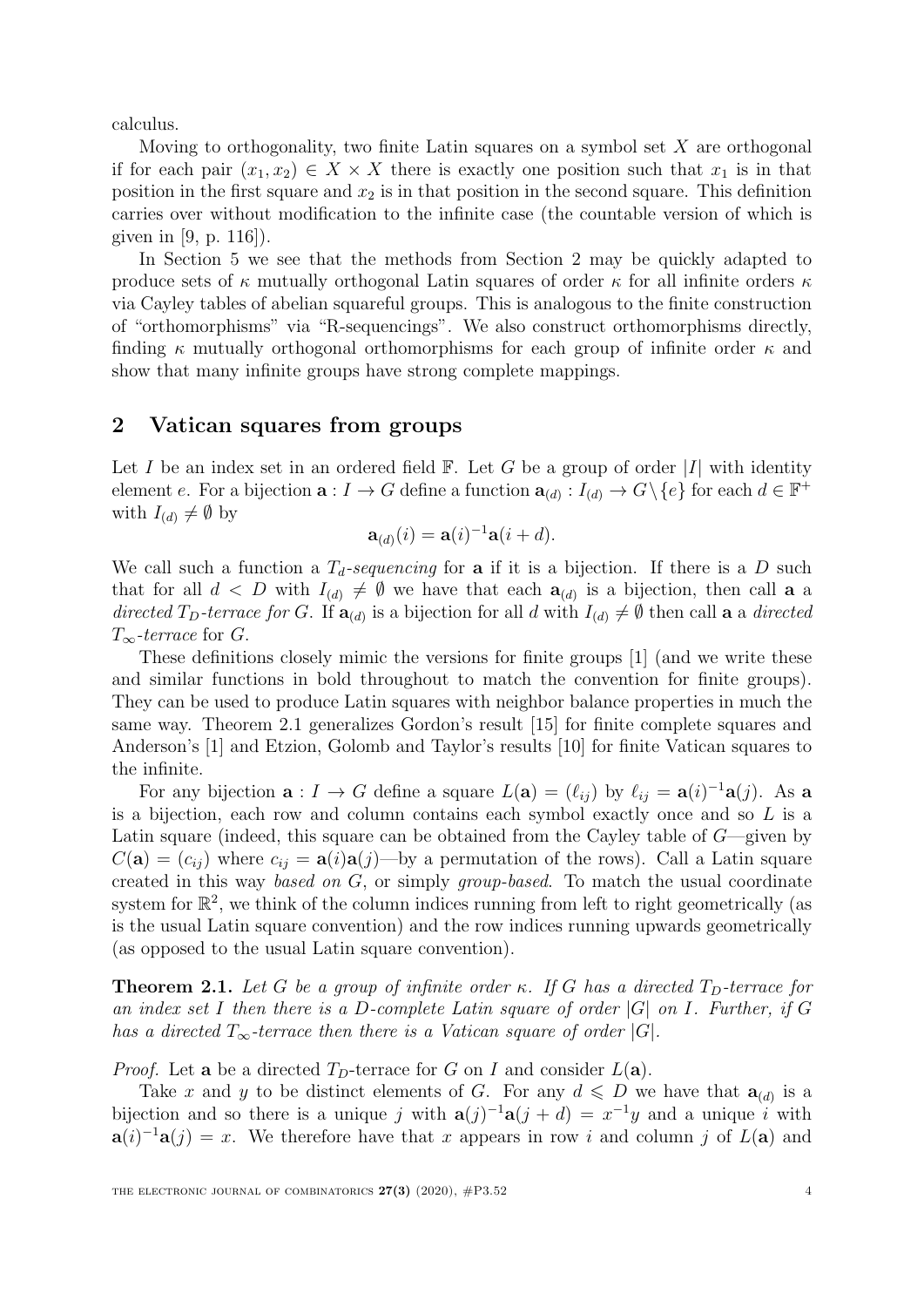that y appears in row i and column  $j+d$  of  $L(\mathbf{a})$  and that x and y do not appear anywhere else with  $y$  exactly distance  $d$  to the right of  $x$ .

There is also a unique i with  $xy^{-1} = a(i)^{-1}a(i + d)$  and then a unique j with  $a(i)^{-1}a(j) = x$ . This identifies a unique place where y appears at exactly distance d above x in the square. Therefore  $L(\mathbf{a})$  is a D-complete square on I.

If we replace **a** with a directed  $T_{\infty}$ -terrace in the above argument we see that  $L(\mathbf{a})$  is a Vatican square on I.  $\Box$ 

The 1-complete case with  $I \in \{N, \mathbb{Z}\}\$  of Theorem [2.1](#page-3-1) is equivalent to results of Caulfield [\[5\]](#page-20-3).

We wish to know which infinite groups have directed  $T_D$ - and  $T_\infty$ -terraces.

We use transfinite induction to build such terraces, and later to build the squares more generally. The construction will proceed by building better and better approximations to the object in transfinitely many steps, using each step to satisfy a requirement. Our approximations will be coherent and, at the end of the construction, we will end up with an object that satisfies all the requirements for the object we are trying to build.

We organize these constructions as follows. In each case we consider the partially ordered set P consisting of the approximations under consideration. Following established set-theoretic practice, we call elements of  $\mathbb P$  conditions, and they are ordered so that  $p \leq q$ if p is a better approximation than q (we say that p is a stronger condition than q, or that it extends  $q$ ). Our inductive construction thus amounts to building a descending chain of conditions, at each step meeting a requirement. A major part of our proofs is showing that, given a requirement, any condition can be extended to meet it. This is usually phrased in terms of the set of conditions which satisfy the requirement being dense (in the sense of the order topology, i.e., for a set to be dense, any condition has an extension in this set). The key is to judiciously pick out the dense sets in the poset which enable the object we are trying to build to clearly satisfy our desired properties.

#### <span id="page-4-1"></span>**Theorem 2.2.** Let G be an abelian squareful group. Then G has a directed  $T_{\infty}$ -terrace.

*Proof.* Let I be an index set in an ordered field F, where  $|I| = \kappa$  is the order of G. (Such an  $I$  exists since ordered fields of arbitrary size exist by Löwenheim-Skolem.) We build a directed  $T_{\infty}$ -terrace for G by transfinite induction on κ. Consider the poset  $\mathbb{P}$ consisting of partial directed  $T_{\infty}$ -terraces on G. These partial terraces are as in the definition of a directed  $T_{\infty}$ -terrace, except the functions **a** and its  $T_d$ -sequencings  $\mathbf{a}_{(d)}$  for each  $d \in \mathbb{F}^+$  with  $I_{(d)} \neq \emptyset$  are only required to be injective partial functions from I to G with domains of cardinality less than  $\kappa$ . Here  $\mathbb P$  should be partially ordered so that  $\mathbf{a} \leqslant \mathbf{b}$  if and only if  $\mathbf{a}$  extends  $\mathbf{b}$  as a function, i.e. dom  $\mathbf{b} \subseteq \text{dom } \mathbf{a}$  and  $\mathbf{a} \restriction \text{dom } \mathbf{b} = \mathbf{b}$ (where "dom a" denotes the domain of a and "a  $\uparrow$  dom b" denotes the restriction of a to dom b). If  $A =$  dom a for some partial function a then, parallel to the definition for  $I_{(d)}$ , let  $A_{(d)} = \{a \in A : a + d \in A\}.$ 

Below we identify the requirements the approximations have to meet and establish that the set of conditions satisfying each of them is dense.

<span id="page-4-0"></span>1. For each  $i \in I$ , the set  $D_i = \{ \mathbf{d} \in \mathbb{P} \mid i \in \text{dom } \mathbf{d} \}$  is dense.

To see this, let  $\mathbf{a} \in \mathbb{P}$  with domain A and  $i \in I \setminus A$ . We need to find  $\mathbf{d} \in D_i$ satisfying  $d \le a$ . In order to find such a d, first we must ensure that the value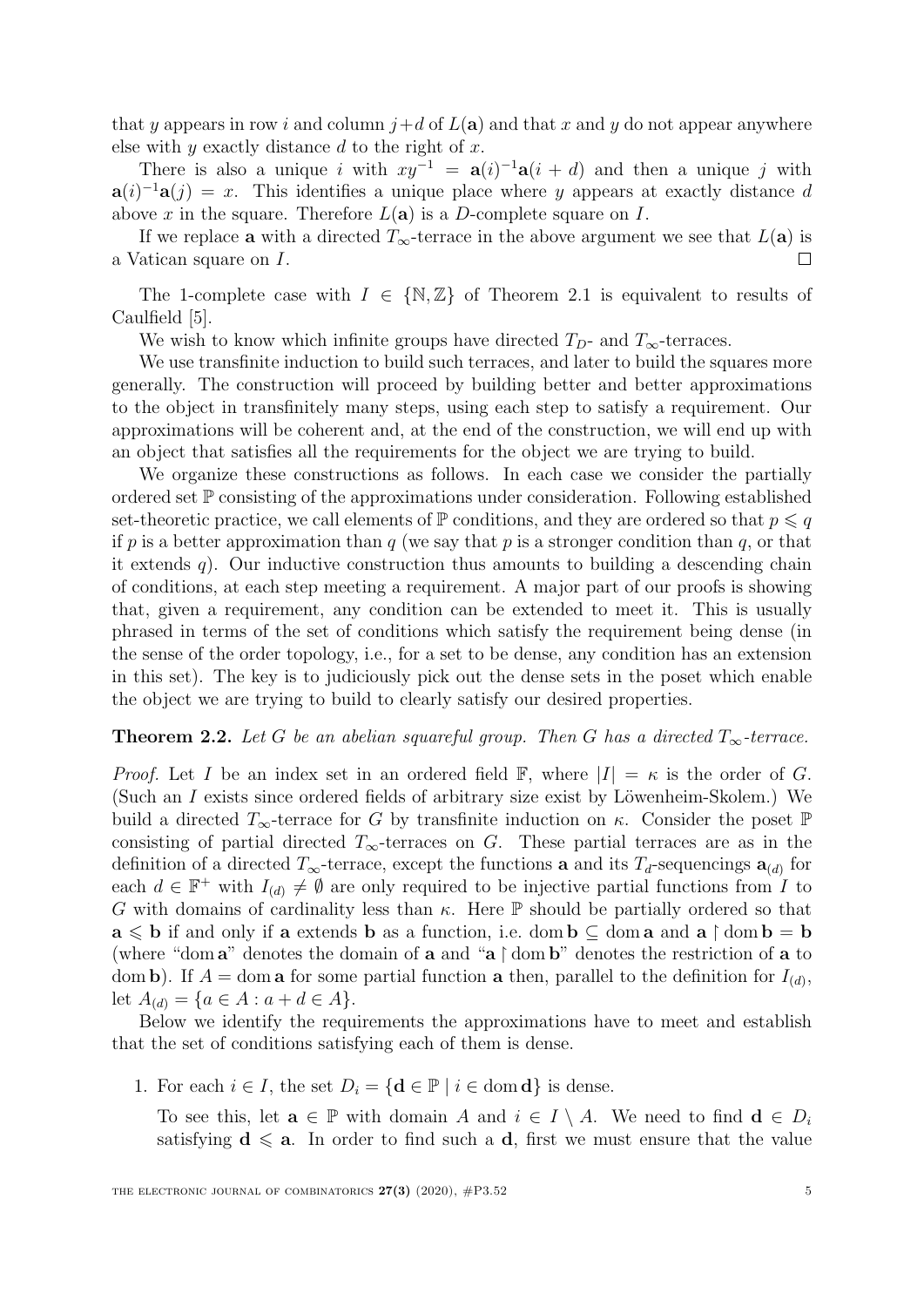we assign to i is not equal to anything in the range of **a**, namely  $d(i) \neq a(a)$  for each  $a \in A$ . Since the range of **a** is smaller than  $\kappa$ , this forbids fewer than  $\kappa$  many possible values for  $\mathbf{d}(i)$ .

Secondly, we must ensure the  $T<sub>d</sub>$ -sequencings for **d** are injections. This amounts to ensuring that for each d and each  $a \in A_{(d)}$ ,

$$
\mathbf{a}(a)^{-1}\mathbf{a}(a+d) \neq \mathbf{d}(i)^{-1}\mathbf{a}(i+d)
$$

and/or

$$
\mathbf{a}(a)^{-1}\mathbf{a}(a+d) \neq \mathbf{a}(i-d)^{-1}\mathbf{d}(i)
$$

if  $i - d$  and/or  $i + d$  happen to be in A. Since there are strictly fewer than  $\kappa$  many elements in the range of a, this leaves fewer than  $\kappa$  many elements of G to avoid assigning  $\mathbf{d}(i)$ . In the case where  $i - d$  and  $i + d$  are both in A we need to also make sure that  $\mathbf{d}(i)^{-1}\mathbf{a}(i+d) \neq \mathbf{a}(i-d)^{-1}\mathbf{d}(i)$ . As G is abelian, this is the same as making sure that

$$
(\mathbf{d}(i))^2 \neq \mathbf{a}(i+d)\mathbf{a}(i-d).
$$

Again, since the range of **a** is small, there are fewer than  $\kappa$  many forbidden values for  $\mathbf{d}(i)^2$  and, since G is squareful, this gives fewer than  $\kappa$  new forbidden values for  $\mathbf{d}(i)$ .

This means that altogether the set of values to rule out for  $\mathbf{d}(i)$  has size less than  $\kappa$ , and we can just pick an element of G that has not been forbidden and assign it to  $\mathbf{d}(i)$ . Then **d** is a partial  $T_{\infty}$ -terrace with i in its domain.

2. For each  $g \in G$ , the set  $R_q = \{ \mathbf{d} \in \mathbb{P} \mid g \in \text{range } \mathbf{d} \}$  is dense.

Again, as in the above case, the idea should be that we only have to avoid fewer than  $\kappa$  many cases, but we have room in I for that.

Let **a** be a condition with  $g \in G \setminus \text{range } \mathbf{a}$ . We need to find  $\mathbf{d} \in R_g$  satisfying  $\mathbf{d} \leq \mathbf{a}$ . This amounts to finding  $\bar{g}$  so that we can let  $d(\bar{g}) = g$ . This  $\bar{g}$  of course cannot be in  $A =$ dom **a**. We also choose such that  $\overline{g} \pm d$  is not in A for any d such that  $A_{(d)}$ is nonempty, and such that  $\overline{g} \neq \frac{a+a'}{2}$  $\frac{+a'}{2}$  for any pair  $a, a' \in A$ . This avoids any issues in the partial  $T<sub>d</sub>$ -sequencings and again forbids only fewer than  $\kappa$  many values for  $\overline{q}$ , so we can make a suitable choice.

3. For each  $g \in G$  and each  $d \in \mathbb{F}^+$  with  $I_{(d)} \neq \emptyset$ , the set  $R_g^d = \{ d \in \mathbb{P} \mid g \in \text{range } d_{(d)} \}$ is dense.

To see this, fix  $d \in \mathbb{F}^+$  such that  $I_{(d)} \neq \emptyset$  and let  $g \in G$ . Let  $\mathbf{a} \in \mathbb{P}$ , and suppose that  $g \notin \text{range } \mathbf{a}_{(d)}$ . We want to see that it is possible to extend **a** to a condition  $\mathbf{d} \in R_g^d$  such that  $g = \mathbf{d}(\overline{g})^{-1} \mathbf{d}(\overline{g} + d)$  for some  $\overline{g} \in I$ . This amounts to finding a suitable  $\overline{g}$ . First we need  $\overline{g}$  to be so that  $\overline{g} \notin A_{(d)}$  where  $A =$  dom **a**. Then we need to ensure that  $\mathbf{d}(\overline{g}), \mathbf{d}(\overline{g}+d) \notin \text{range } \mathbf{a}$ , and also obviously that  $g = \mathbf{d}(\overline{g})^{-1} \mathbf{d}(\overline{g}+d)$ . Also make sure that neither  $\overline{q}$  nor  $\overline{q}$  + d fall halfway between elements of A.

It must also be the case that for any  $a \in A$ , we have that

$$
\mathbf{a}(a)^{-1}\mathbf{d}(\overline{g}) \notin \operatorname{range} \mathbf{a}_{(\overline{g}-a)}, \quad \mathbf{d}(\overline{g})^{-1}\mathbf{a}(a) \notin \operatorname{range} \mathbf{a}_{(a-\overline{g})},
$$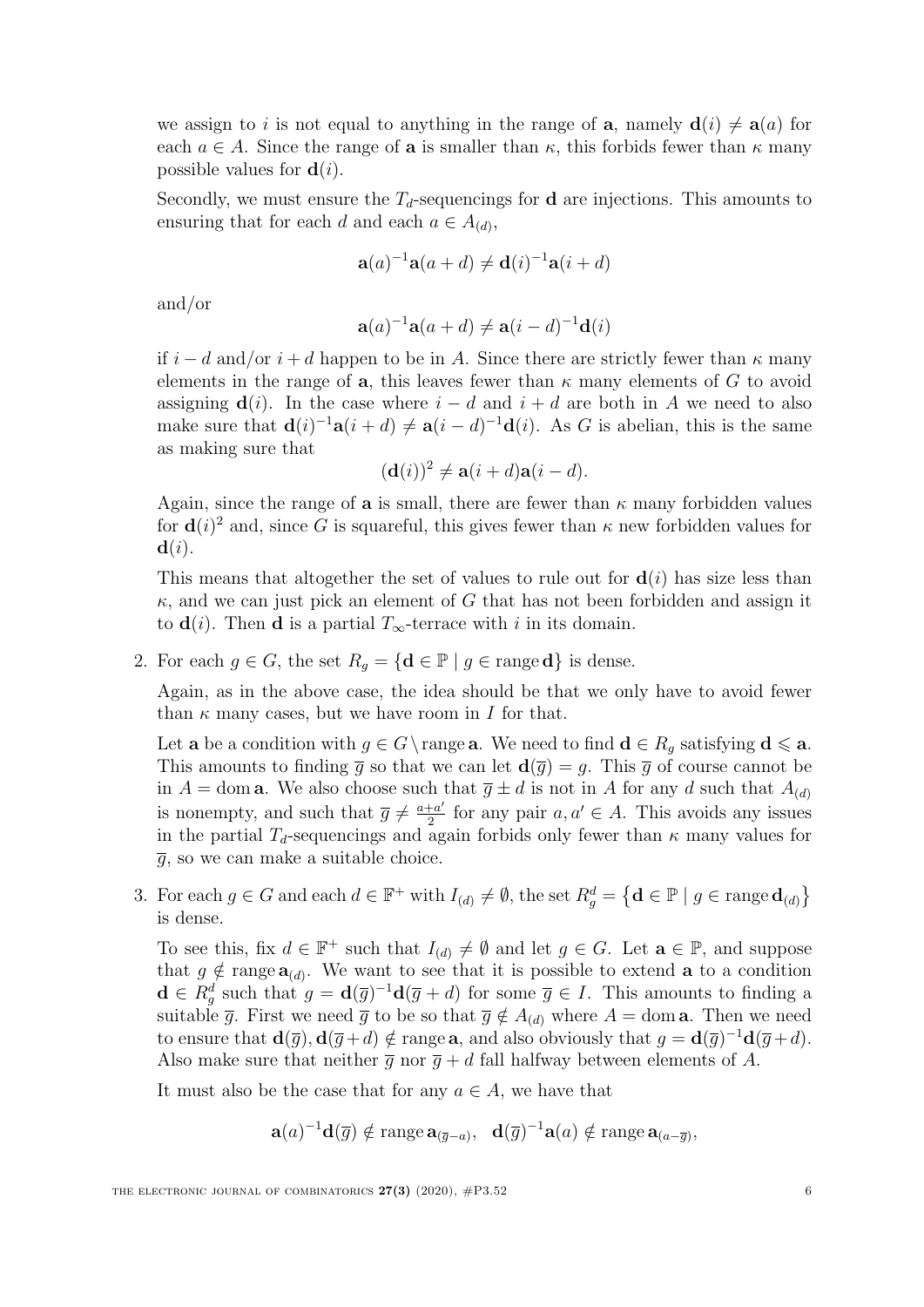$$
\mathbf{a}(a)^{-1}\mathbf{d}(\overline{g}+d) \notin \operatorname{range} \mathbf{a}_{(\overline{g}+d-a)}, \quad \mathbf{d}(\overline{g}+d)^{-1}\mathbf{a}(a) \notin \operatorname{range} \mathbf{a}_{(a-\overline{g}-d)}.
$$

Since we have only eliminated less than  $\kappa$  many options, as we are restricted by A and its image under **a**, we have plenty of room to choose a  $\overline{q}$  as desired.

We should note that we will not inadvertently disrupt another sequencing. In particular, if we have that both  $\overline{g} + d', \overline{g} + d + d' \in A$  for some  $d' \in I^+$  and

$$
\mathbf{d}(\overline{g})^{-1}\mathbf{a}(\overline{g}+d') = \mathbf{d}(\overline{g}+d)^{-1}\mathbf{a}(\overline{g}+d+d'),
$$

then, as  $G$  is abelian, we must satisfy

$$
g = \mathbf{d}(\overline{g})^{-1} \mathbf{d}(\overline{g} + d) = \mathbf{a}(\overline{g} + d')^{-1} \mathbf{a}(\overline{g} + d + d').
$$

But this contradicts the requirement that  $g \notin \text{range } \mathbf{a}_{(d)}$ . Dually, whenever there is some  $d' \in I^+$  such that  $\overline{g} - d', \overline{g} - d - d' \in A$ , and

$$
\mathbf{a}(\overline{g}-d')^{-1}\mathbf{d}(\overline{g})=\mathbf{a}(\overline{g}+d-d')^{-1}\mathbf{d}(\overline{g}+d),
$$

and this again contradicts  $g \notin \text{range } \mathbf{a}_{(d)}$ .

Let

$$
\mathcal{D} = \{D_i \mid i \in I\} \cup \{R_g \mid g \in G\} \cup \{R_g^d \mid d \in \mathbb{F}^+ \text{ with } I_{(d)} \neq \emptyset, g \in G\},\
$$

and note that  $|\mathcal{D}| = \kappa$ , so we may enumerate all of the dense sets as  $\mathcal{D} = \langle \mathcal{D}_{\alpha} | \alpha \langle \kappa \rangle$ .

We will define a descending sequence of conditions  $\langle \mathbf{b}_{\alpha} | \alpha \langle \kappa \rangle$  by transfinite induction, ensuring that  $\mathbf{b}_{\alpha} \in \mathcal{D}_{\alpha}$  and  $|\mathbf{b}_{\alpha}| < |\alpha + \omega|$ , so that the sequence isn't growing at too fast a rate, at each step. (We saw it is possible to meet the dense sets without growing the conditions too fast while showing that each set in  $\mathcal D$  is dense.) Assume that we have built an initial segment of this sequence  $\langle \mathbf{b}_{\alpha} | \alpha \langle \lambda \rangle$ , and we wish to construct the condition  $\mathbf{b}_{\lambda}$  in the next step. First notice that  $\mathbf{b}'_{\lambda} = \bigcup_{\alpha < \lambda} \mathbf{b}_{\alpha}$  is itself a condition. This is because the only requirements are that  $\mathbf{b}'$  $\lambda'$  and  $\mathbf{b}'$  $\langle \rangle_{(d)}$  be injective functions, and this will be true if it was true for every earlier  $\mathbf{b}_{\alpha}$ . Furthermore, the domain of  $\mathbf{b}'$  $\chi'$  is just the union of the domains of the earlier  $\mathbf{b}_{\alpha}$  and each  $\mathbf{b}_{\alpha}$  has size at most  $|\alpha + \omega|$ , so  $\mathbf{b}'$  $\chi'$  itself is smaller than  $\kappa$ . We can now let  $\mathbf{b}_{\lambda}$  be any extension of  $\mathbf{b}'$  $\chi'$  in  $\mathcal{D}_{\lambda}$ ; such an extension exists since we showed that  $\mathcal{D}_{\lambda}$  is dense.

By construction,  $\bigcup_{\alpha<\kappa}$  **b**<sub> $\alpha$ </sub> defines a directed  $T_{\infty}$ -terrace **b** :  $I \longrightarrow G$  as desired:

- 1. **b** is a bijection: This is ensured by meeting, for each  $i \in I$ , the dense sets  $D_i$  for injectivity and for meeting  $R_q$  for each  $g \in G$  for surjectivity.
- 2. For each  $d \in I^+$ ,  $\mathbf{b}_{(d)}$  is a bijection: The fact that the sequencing is injective is ensured by item [1](#page-4-0) as well, since at some point we will add both  $i \in I$  and  $i + d$  to the domain of the partial terrace we are constructing. The dense sets  $R_g^d$  for each  $g \in G$  guarantee surjectivity.  $\Box$

Given groups  $G_j$ ,  $j \in J$ , the *direct product*,  $\prod_{j\in J} G_j$ , is the group with elements  $\prod_{j\in J} g_j, g_j \in G_j$ , multiplication given by  $\prod_{j\in J} g_j \prod_{j\in J} h_j = \prod_{j\in J} g_j h_j$ . The direct sum,  $\sum_{j\in J} G_j$ , is the subgroup of  $\prod_{j\in J} G_j$  consisting of elements  $\prod_{j\in J} g_j$  in which  $g_j \neq e$  for finitely many values of  $j$ .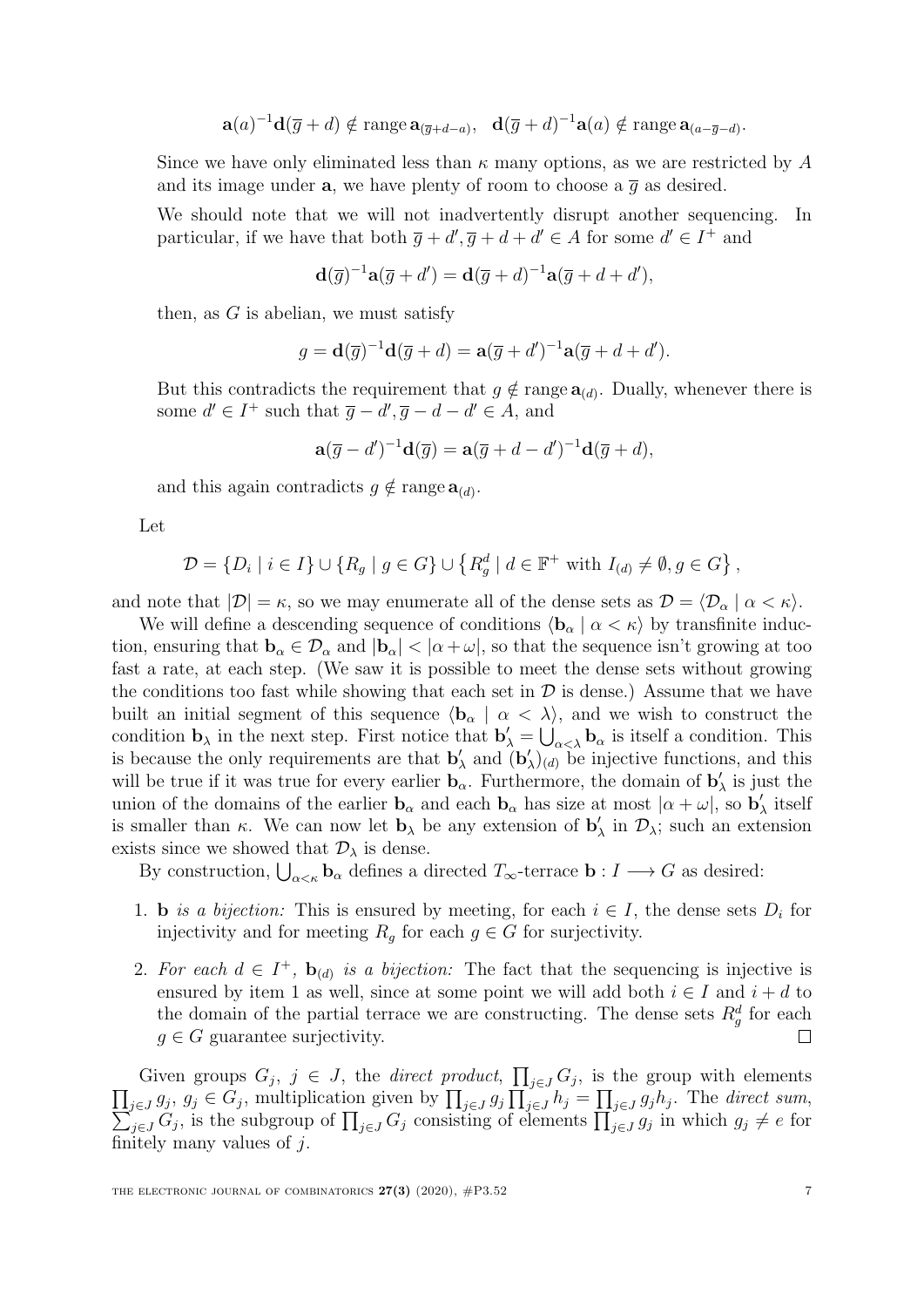**Corollary 2.3.** For every index set I there is a Vatican square on I. In particular, there is a Vatican square of every infinite order.

*Proof.* For every infinite order  $\kappa$ , let  $G = \sum_{j \in \kappa} \mathbb{Z}$ . This is a squareful group of order  $\kappa$ . Use G in Theorems [2.1](#page-3-1) and [2.2](#page-4-1) to produce the required Vatican square.  $\Box$ 

The constraints on G in Theorem [2.2](#page-4-1) were due to the method of proof rather than fundamental impediments. Which other infinite groups admit directed  $T_{D}$ - and  $T_{\infty}$ terraces? Are there any that do not? Vanden Eynden shows that all countably infinite groups have a directed 1-terrace on  $N$  [\[26\]](#page-21-5) and the proof is easily adapted to apply to index set Z.

The proof method of Theorem [2.2](#page-4-1) can be applied to an additional family of groups:

**Theorem 2.4.** If every non-identity element of an infinite abelian group  $G$  is an involution, then G has a directed  $T_{\infty}$ -terrace for any index set of size |G|.

*Proof.* Such a group  $G$  is not squareful, but otherwise meets the constraints of Theorem [2.2.](#page-4-1) Apply the same proof (with the same notation). There is only one point at which we use squarefulness: given a value of i we need to choose a value for  $\mathbf{d}(i)$  such that

$$
(\mathbf{d}(i))^2 \neq \mathbf{a}(i+d)\mathbf{a}(i-d)
$$

for all d for which  $a(i + d)$  and  $a(i - d)$  are both defined. As  $(d(i))^2$  is necessarily the identity and  $\mathbf{a}(i + d) \neq \mathbf{a}(i - d)$ , this inequality unavoidably holds in G.  $\Box$ 

#### <span id="page-7-0"></span>3 Squares not based on groups

The results of the previous section raise the question about what is and is not possible for infinite squares more generally. Perhaps all countably infinite squares may be made complete, or even Vatican, with a suitable permutation of their rows and columns? In a similar vein, it is known that all infinite Steiner triple systems are resolvable [\[8\]](#page-20-6), an uncommon property among finite systems. However, Theorem [3.1](#page-7-1) eliminates this possibility, showing that for every index set (and hence every infinite order) there is a square that cannot be made row-complete via permuting columns.

In the other direction, a question asked (and answered positively) about finite squares was whether there exist row-complete Latin squares that are not based on groups, see [\[7,](#page-20-7) [9,](#page-20-4) [24\]](#page-21-6). We answer the infinite version of this question, also positively, in Theorem [3.2.](#page-10-0) Indeed, this result gives a Vatican square that is not group-based for every index set. All known finite Vatican squares are based on groups [\[6\]](#page-20-1).

<span id="page-7-1"></span>**Theorem 3.1.** For every index set I there is a Latin square on I that cannot be made row-complete by permuting columns.

*Proof.* We build a Latin square on an ordered field  $\mathbb{F}_{\kappa}$  of size  $\kappa = |I|$  by approximations to it, by transfinite induction on  $\kappa$ . The same procedure would give one on I.

Consider the poset P consisting of injective partial functions from  $\mathbb{F}_{\kappa} \times \mathbb{F}_{\kappa}$  to  $\kappa$  whose domains have size strictly less than  $\kappa$ . We think of these as populating a  $\kappa$ -by- $\kappa$  grid with ordinals less than  $\kappa$ —each condition fills in some portion, or region, of the full grid. These regions must satisfy that each ordinal appears at most once in each row/column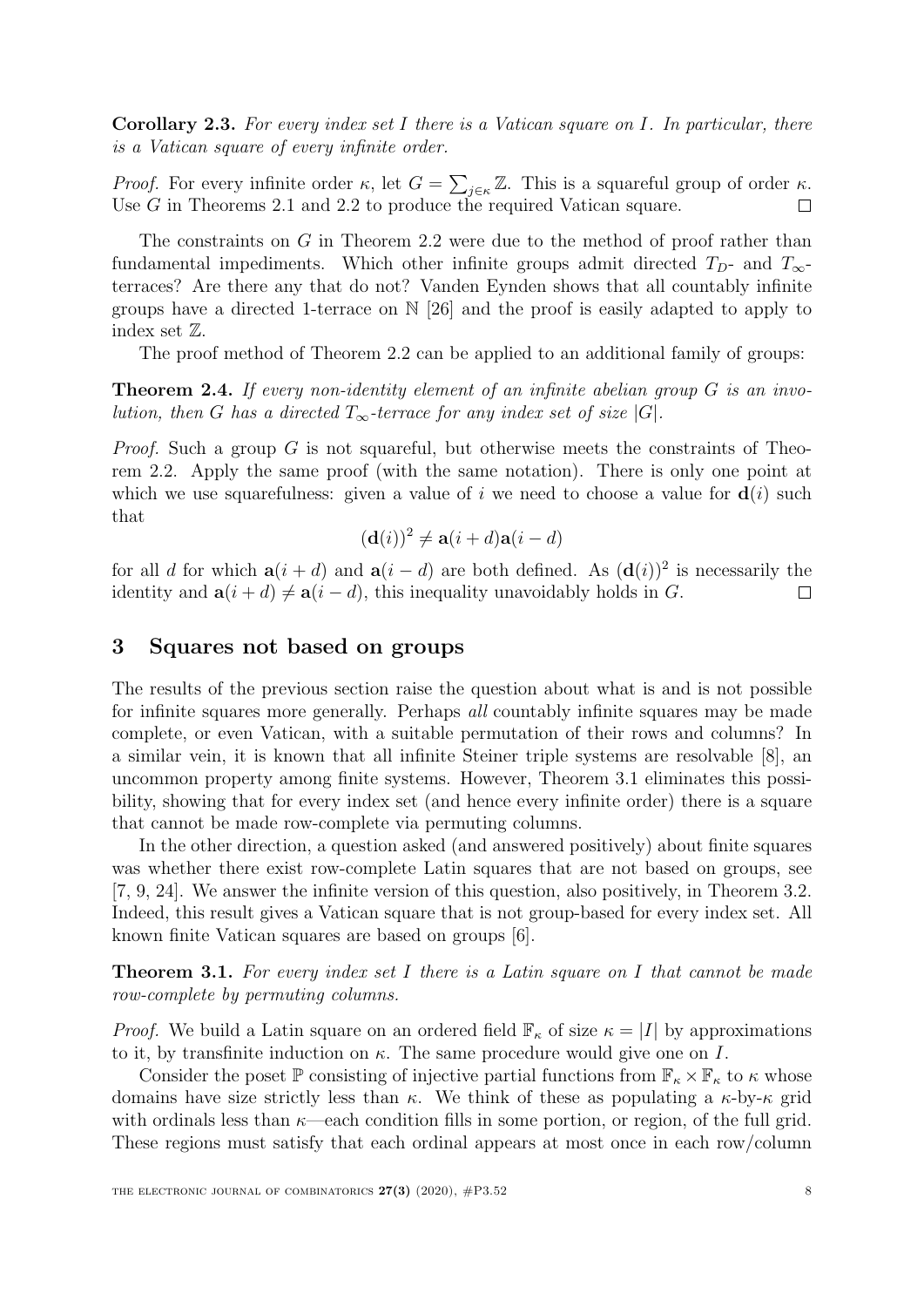(they are Latin). Moreover we require that the Latin regions in  $\mathbb P$  are immune: a region is immune if every Latin region obtainable by a permutation of its columns has a repeated occurrence of an ordered pair at horizontal distance 1. Again, partially order the immune Latin regions by  $l \leq m$  if l extends m as a function.

We will start our transfinite induction with the following finite immune Latin region, a condition which we name  $l_{-1}$ :

$$
\begin{array}{ccc} 2 & 0 & 1 \\ 1 & 2 & 0 \\ 0 & 1 & 2 \end{array}
$$

We again list the requirements that the approximations will have to meet and show that densely many conditions satisfy these requirements.

1. For each  $\alpha, \beta < \kappa$ , the set  $D_{\alpha,\beta} = \{l \in \mathbb{P} \mid \alpha \text{ appears in row } \beta \text{ of } l\}$  is dense.

In other words, we need to see how to add a desired number  $\alpha$  to row  $\beta$  of a condition l, if it isn't already there. Place  $\alpha$  into the  $\beta$ -th row, again without violating the Latin constraint (this might require us to introduce a new column).

We have produced a larger Latin rectangle l' which contains l and has  $\alpha$  in the  $\beta$ -th row but may not be immune, if we introduced a new column. We now perform the following immunization procedure to extend l' to an immune Latin region in  $D_{\alpha,\beta}$ .

Immunization: For each combination of three different nonempty columns from our new region  $l'$ , pick the least number  $\gamma$  larger than the largest number used in  $l'$ , and add the following three columns in entirely new rows above the three different columns:

$$
\begin{array}{cc}\n\gamma+2 & \gamma & \gamma+1 \\
\gamma+1 & \gamma+2 & \gamma \\
\gamma & \gamma+1 & \gamma+2\n\end{array}
$$

in whatever order you would like. Keep doing this with every possible combination of three different columns until all of the possible combinations of 3 different columns have been exhausted. Then fill in the gaps with whatever you would like without contravening the Latin constraints.

To illustrate the technique, let's say that we would like to add the number 3 to row 0 in our initial immune Latin rectangle  $l_{-1}$ . Following the described algorithm, we first produce the following region  $l^{\prime}_{-1}$ 

$$
\begin{array}{ccccc}\n2 & 0 & 1 & . \\
1 & 2 & 0 & . \\
0 & 1 & 2 & 3\n\end{array}
$$

We added 3 to the first row of a new column. In this example, there are 4 columns available and thus 4 possible combinations of 3 columns, so we end up adding 12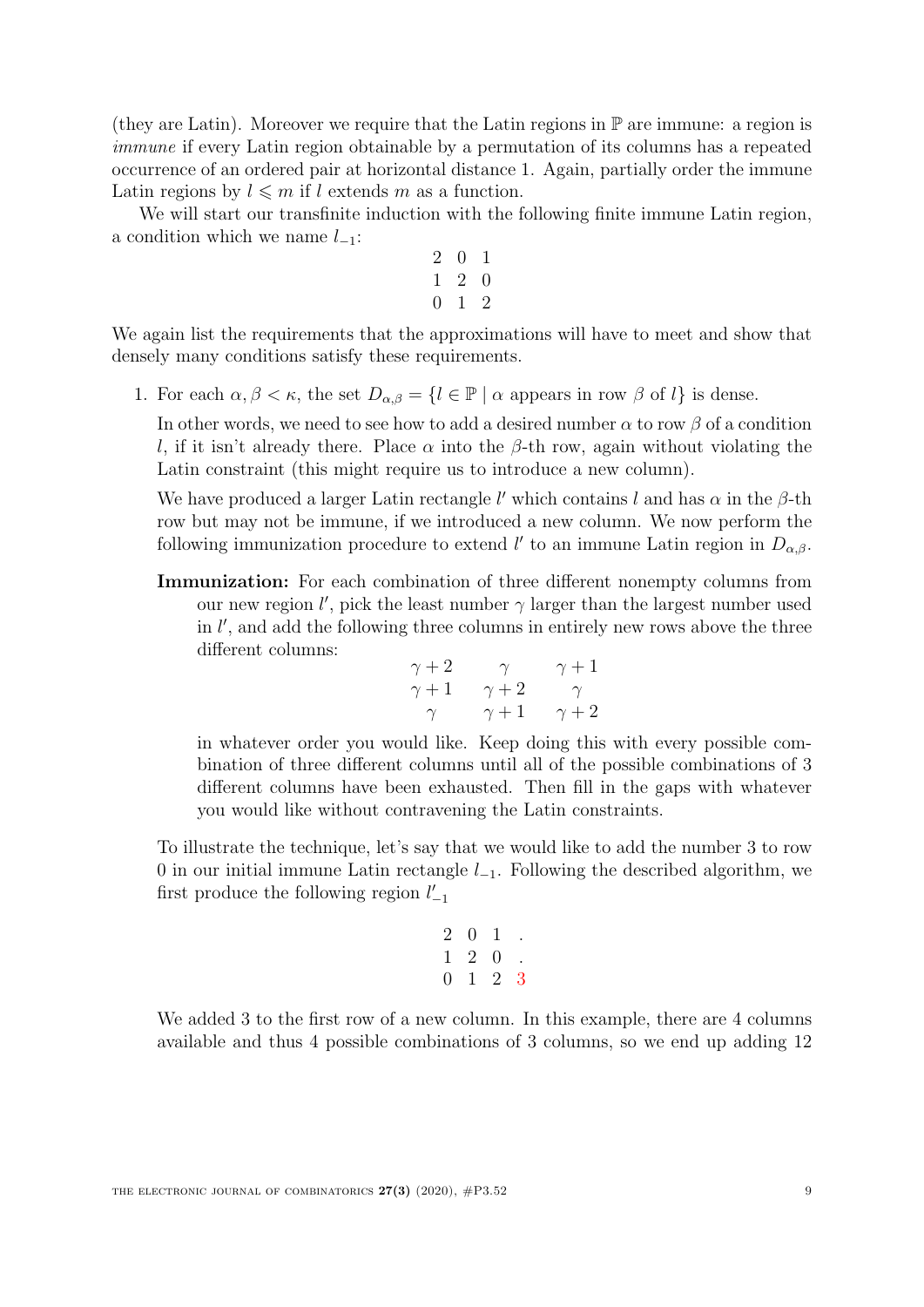new rows to the top of our condition.

|                | 15                   | $13\,$         | $14\,$         |
|----------------|----------------------|----------------|----------------|
|                | 14                   | $15\,$         | 13             |
|                | 13                   | 14             | 15             |
| 12             |                      | $10\,$         | 11             |
| 11             |                      | 12             | 10             |
| 10             | $\ddot{\phantom{0}}$ | $11\,$         | 12             |
| 9              | $\overline{7}$       |                | 8              |
| 8              | 9                    |                | $\overline{7}$ |
| $\overline{7}$ | 8                    |                | 9              |
| $\overline{6}$ | $\overline{4}$       | $\overline{5}$ |                |
| $\overline{5}$ | $\overline{6}$       | $\overline{4}$ |                |
| $\overline{4}$ | $\overline{5}$       | $\overline{6}$ |                |
| $\overline{2}$ | $\overline{0}$       | $\mathbf 1$    |                |
| $\mathbf{1}$   | $\overline{2}$       | $\overline{0}$ |                |
| $\overline{0}$ | 1                    | $\overline{2}$ | 3              |
|                |                      |                |                |

2. For each  $\alpha, \beta < \kappa$ , the set  $D^{\alpha,\beta} = \{l \in \mathbb{P} \mid \alpha \text{ appears in column } \beta \text{ of } l\}$  is dense.

Here we need to add a specified number  $\alpha$  to the column number  $\beta$  of a condition l, if it isn't already there. The strategy is the same as before: place  $\alpha$  in column  $\beta$  as required so that the region l' produced is still Latin. Then run through the immunization procedure as outlined above if  $l$  doesn't have any entries in column  $\alpha$  to begin with, to produce a new condition extending l' that is in  $D^{\alpha,\beta}$ .

3. For each  $\alpha, \beta < \kappa$ , the set  $E_{\alpha,\beta} = \{l \in \mathbb{P} \mid l \text{ has a symbol in row } \alpha \text{, column } \beta \}$  is dense.

Meeting this dense set ensures that we fill up all the holes we might have left when we met other dense sets. Given an immune Latin region  $l$ , in order to add something to position  $(\alpha, \beta)$  simply place a symbol that is not in l in that position to produce l'. If l did not have anything in column  $\beta$  yet, run through the immunization procedure outlined above on  $l'$  to make it immune.

We enumerate the listed dense sets into a sequence  $\{D_{\alpha} \mid \alpha < \kappa\}$  and build a descending chain of conditions  $\langle l_{\alpha} | \alpha \langle \kappa \rangle$  by transfinite induction, ensuring that  $l_{\alpha} \in D_{\alpha}$  at each step and that  $|l_{\alpha}| < |\alpha + \omega|$  so that the sequence isn't growing at too fast a rate. Note that if a condition m has infinite size  $\mu$ , the immunization process will add at most  $|\mu^3 \cdot 9|$  many new entries to a condition, which has size  $\mu$ . So the growth constraint on the sequence is reasonable given how we chose to meet dense sets in the above.

Proceed the same way as in the proof of Theorem [2.2.](#page-4-1) Given an initial segment of this sequence  $\langle l_\alpha | \alpha \langle \lambda \rangle$ , notice that  $l'_\lambda = \bigcup_{\alpha \langle \lambda} l_\alpha$  is a condition, since the growth rate of the sequence is not too high. We then let  $l_{\lambda}$  be any extension of  $l'_{\lambda}$  in  $D_{\lambda}$ .

We have produced  $L = \bigcup \{l_{\alpha} \mid \alpha < \kappa\}$ , which defines a Latin square with the desired properties. Indeed, by meeting the dense sets we have ensured that the square is total and that every column and row contain all ordinals below  $\kappa$ . Moreover, if L failed to be Latin, this failure would show up in some approximation  $l_{\alpha}$ , but these are all Latin, so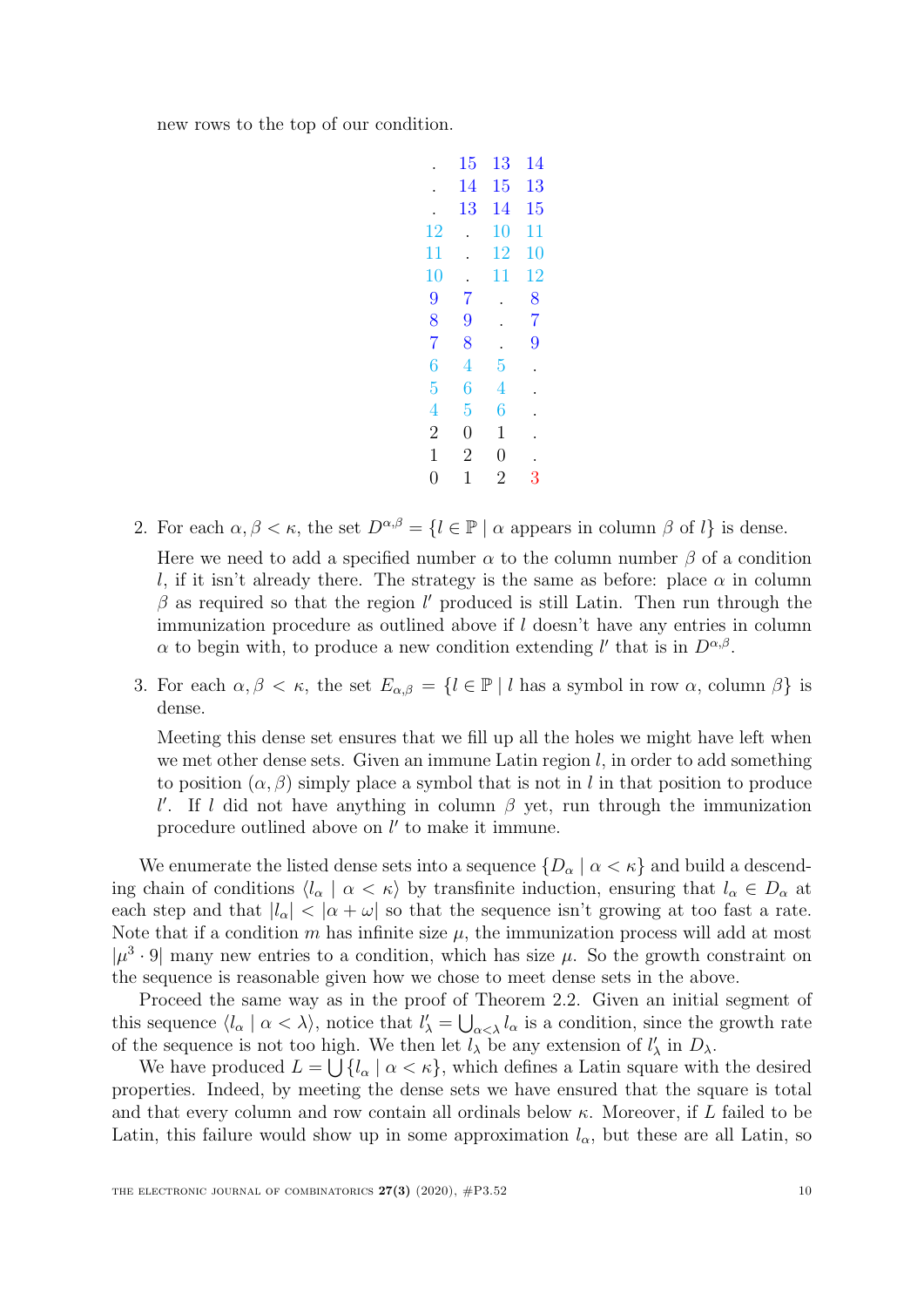L must be as well. Finally, it isn't possible to permute columns in L to obtain a rowcomplete square. To see this, suppose otherwise, that we could produce a row-complete Latin square  $L^*$  by permuting columns of L. Then take the first three columns of  $L^*$ . These correspond to some columns, say  $\alpha$ ,  $\beta$ , and  $\gamma$ , of L. There has to be a condition, say  $l_{\delta}$ , in which all three of these columns are nonempty for the first time. In that stage, we made sure that  $l_{\delta}$  was immune; meaning every region obtained by a permutation of its columns has a repeated occurrence of an ordered pair at horizontal distance 1. In the way we performed the immunization procedure, we made sure that if you were to permute columns so that columns  $\alpha$ ,  $\beta$ , and  $\gamma$  were all "next" to each other (according to the ordered field  $\mathbb{F}_{\kappa}$ , there would be a  $3 \times 3$  Latin square somewhere, which can't be row-complete. This contradicts L' being row-complete. So L is a Latin square of size  $\kappa$ which cannot be made row-complete by permuting columns, as desired.  $\Box$ 

Prior to giving Theorem [3.2](#page-10-0) we need a result that lets us be sure that a square is not group-based. The quadrangle criterion states that in a square based on a group if the three equations

$$
a_{i_1j_1} = a_{i_2j_2}, \ a_{k_1j_1} = a_{k_2j_2}, \ a_{i_1l_1} = a_{i_2l_2}
$$

are satisfied then  $a_{k_1l_1} = a_{k_2l_2}$  [\[9,](#page-20-4) Theorem 1.2.1]. That is, if two "quadrangles" in a group-based square agree on three points then they agree on the fourth.

<span id="page-10-0"></span>**Theorem 3.2.** For every index set I there is a Vatican square on I that is not based on a group.

*Proof.* Let  $\mathbb{F}_{\kappa}$  be an ordered field on  $\kappa = |I|$ . We build a Vatican square L on  $\mathbb{F}_{\kappa}$  with symbol set  $\kappa$  by transfinite induction. We use integers to indicate the elements of X, the strategy to build one on an arbitrary index set is exactly the same as outlined below.

Again we find it useful to define an appropriate poset in order to build the Vatican square by growing a finite one via meeting dense sets. The conditions in our poset  $\mathbb P$ consist of Vatican regions which are not group based. These are injective partial functions of the form  $l : \mathbb{F}_{\kappa} \times \mathbb{F}_{\kappa} \longrightarrow \kappa$ . Again we think of these populating  $\kappa \times \kappa$  grid, although distances between columns and rows are computed by the ordered field  $\mathbb{F}_{\kappa}$ . Moreover, these regions should be Vatican in the sense of a finite square, in that for each  $d \in \mathbb{F}_{\kappa}^+$ such that  $(\mathbb{F}_{\kappa})_{(d)} \neq \emptyset$  we have that each ordered pair of distinct symbols coming from  $\kappa$ appear at distance d at most once in each order in rows and at most once in each order in columns. We partially order  $\mathbb{P}$  by letting  $l \leq m$  so long as l extends m as a function.

We start the induction with the following Vatican region on  $\kappa$ , call it  $l_{-1}$ :

$$
\begin{array}{cccc}\n0 & 5 & 6 & 1 \\
7 & 0 & 1 & 8 \\
9 & 2 & 3 & 10 \\
2 & 11 & 12 & 4\n\end{array}
$$

No square containing this as a subsquare can be group-based since it fails to satisfy the quadrangle criterion. We then begin meeting dense sets in some enumeration of the following four families of dense sets. We build a descending chain of conditions  $l_{\alpha}$ , starting with  $l_{-1}$ , in  $\kappa$  many stages exactly as before. At each stage we use the fact that the union of a descending chain of fewer than  $\kappa$  many conditions is itself a condition, making sure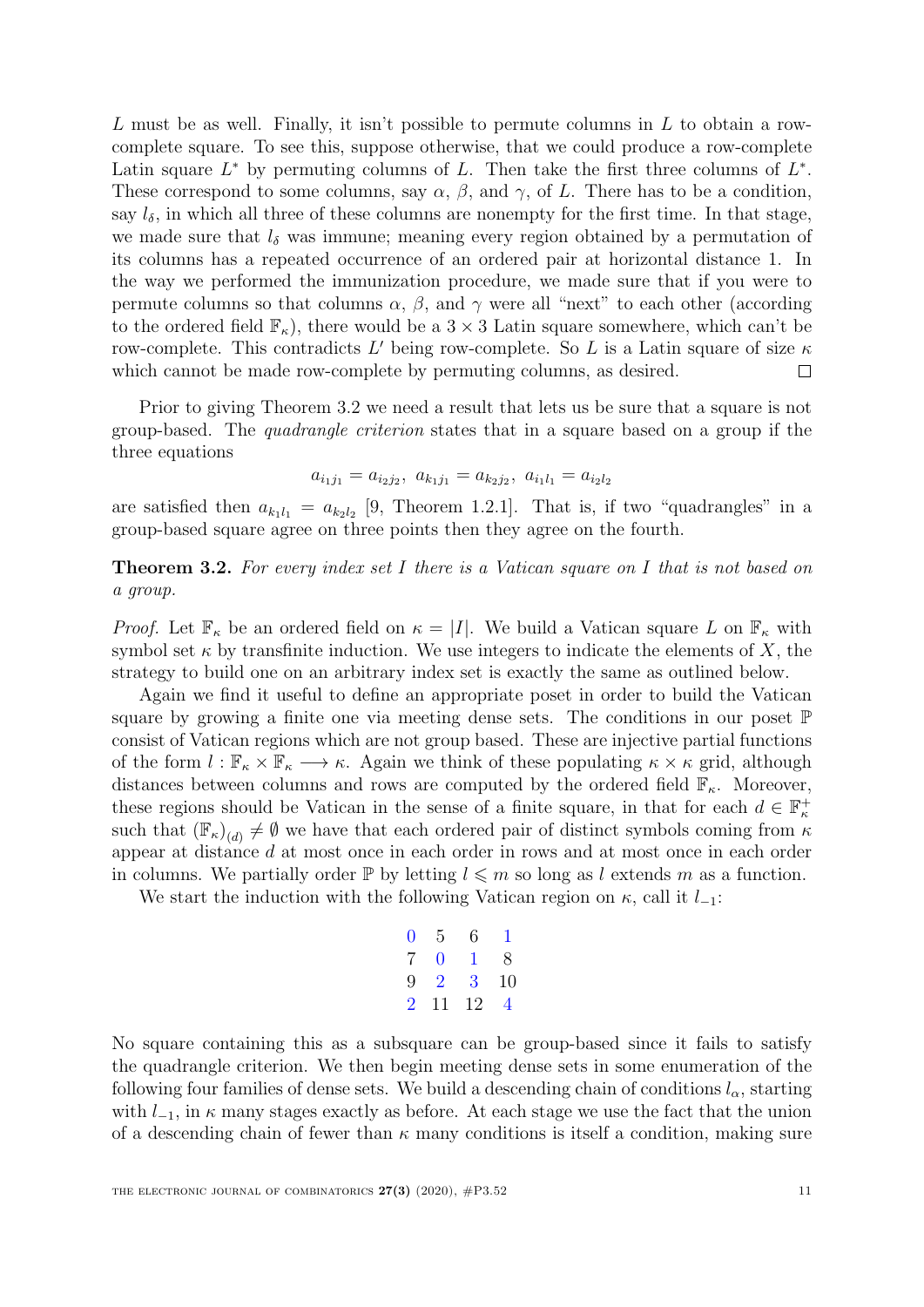that the sequence doesn't grow at too fast a rate (we see below that it is possible to meet each dense set by only adding at most 2 symbols to a condition), and then extend into the dense set under consideration at that stage.

1. For each  $\alpha, \beta < \kappa$ , the set  $D_{\alpha,\beta} = \{l \in \mathbb{P} \mid \alpha \text{ appears in row } \beta \text{ of } l\}$  is dense.

The trick here is not to mess up the Vatican property on the region. If  $\alpha$  does not appear in row  $\beta$  of a condition l yet, it is not necessarily enough to simply add it to the end of row  $\beta$ , since it is possible that then  $\alpha$  appears more than once at some distance from another element in that row or column. We are only guaranteed to be safe with that method if  $\alpha$  doesn't already appear anywhere in the partial square. Thus the idea is to go far enough out to where it is safe to add  $\alpha$  in row  $\beta$ .

If l doesn't even have a row  $\beta$  yet, then on the  $\beta$ th row, add  $\alpha$  at the end, creating a new column with just  $\alpha$  in it.

Otherwise, l already has entries in row  $\beta$ , go far enough out in row  $\beta$  (at worst the length of its longest row plus  $\beta$  in the field addition of  $\mathbb{F}_{\kappa}$  so that no column or row distance between an element of row  $\beta$  of l and  $\alpha$  could even have occurred in l initially.

For example, if  $\mathbb{F}_{\kappa}$  has the usual ordering on the natural numbers, in the above square  $l_{-1}$ , this is how we would add 0 to the bottom row:

|  | $0 \quad 5 \quad 6 \quad 1 \quad . \quad . \quad .$  |  |  |  |
|--|------------------------------------------------------|--|--|--|
|  | $7 \t0 \t1 \t8 \t$                                   |  |  |  |
|  | $9 \quad 2 \quad 3 \quad 10 \quad . \quad . \quad .$ |  |  |  |
|  | $2 \t11 \t12 \t4 \t \t0$                             |  |  |  |

and if we would like to add 0 to the sixth row:

|                |                |    |    | U |
|----------------|----------------|----|----|---|
|                |                |    |    |   |
| 0              | 5              | 6  | 1  |   |
| $\overline{7}$ | 0              | 1  | 8  |   |
| 9              | $\overline{2}$ | 3  | 10 |   |
| $\overline{2}$ | 11             | 12 | 4  |   |

- 2. For each  $\alpha, \beta < \kappa$ , the set  $D^{\alpha,\beta} = \{l \in \mathbb{P} \mid \alpha \text{ appears in column } \beta \text{ of } l\}$  is dense. Same procedure as with rows.
- 3. For each  $\alpha, \beta < \kappa$ , the set

 $F_{\alpha,\beta} = \{l \in \mathbb{P} \mid \text{there is a symbol in row } \alpha, \text{ column } \beta \text{ of } l\}$ 

is dense.

This dense set guarantees that we fill in the holes left by meeting the other dense sets. If there isn't already an entry in coordinate  $(\alpha, \beta)$  of l, then pick a symbol that hasn't appeared yet in  $l$  and add it to that entry. The condition produced is Latin since that entry only appears once. Since this symbol did not previously appear in any of the entries of l, it must also be Vatican.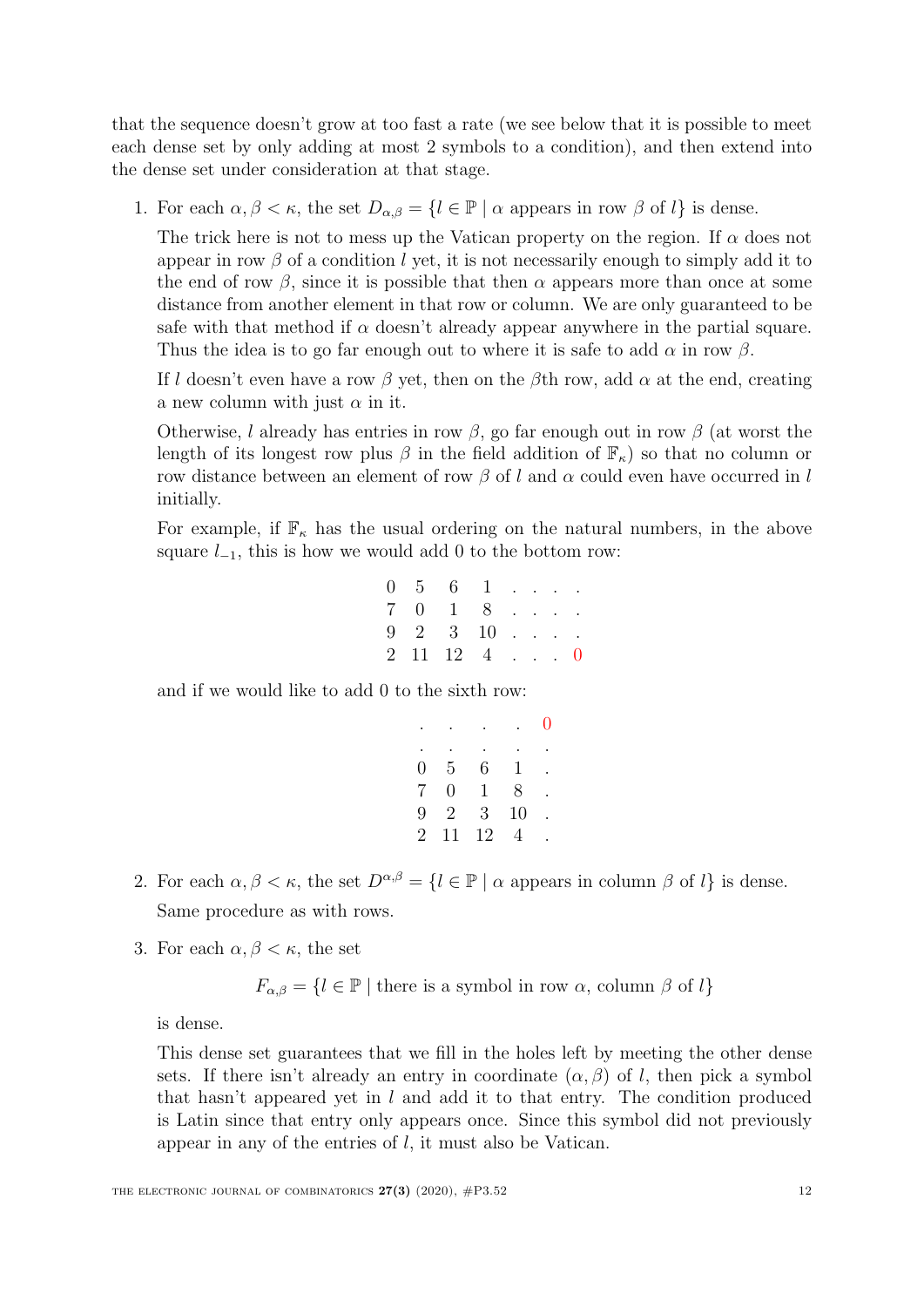4. For each  $\alpha, \beta < \kappa$  and  $d \in \mathbb{F}^+_{\kappa}$ , the set

 $E_{\alpha,\beta}^{d} = \{l \in \mathbb{P} \mid \alpha, \beta \text{ appear at distance } d \text{ apart in some row of } l \text{, in that order}\}\$ 

is dense.

If  $\alpha$  and  $\beta$  already do not appear distance d apart anywhere in a Vatican region l, what we should do to absolutely guarantee we have no conflicts is start a new row. Go far enough out in this row, up to the length of the longest row. Then add  $\alpha$ , then add  $\beta$  at distance d further out from  $\alpha$ . This indeed will still be a condition, since  $\beta$  and d are less than  $\kappa$ .

For example, with our starting square  $l_{-1}$ , this is how we would extend it to have 0 and 1 be distance 2 apart (if the field  $\mathbb{F}_\kappa$  has the same ordering on finite numbers that the natural numbers do):

|  | $\cdots$ $\cdots$ $\cdots$ $\cdots$ $\cdots$ $\cdots$ $\cdots$ $\cdots$ $\cdots$ $\cdots$ $\cdots$ $\cdots$ $\cdots$ $\cdots$ $\cdots$ $\cdots$ $\cdots$ $\cdots$ $\cdots$ $\cdots$ $\cdots$ $\cdots$ $\cdots$ $\cdots$ $\cdots$ $\cdots$ $\cdots$ $\cdots$ $\cdots$ $\cdots$ $\cdots$ $\cdots$ $\cdots$ $\cdots$ $\cdots$ $\cdots$ $\cdots$ |  |  |
|--|----------------------------------------------------------------------------------------------------------------------------------------------------------------------------------------------------------------------------------------------------------------------------------------------------------------------------------------------|--|--|
|  | $0 \quad 5 \quad 6 \quad 1 \quad . \quad .$                                                                                                                                                                                                                                                                                                  |  |  |
|  | $7 \t0 \t1 \t8 \t$                                                                                                                                                                                                                                                                                                                           |  |  |
|  | $9 \t2 \t3 \t10 \t$                                                                                                                                                                                                                                                                                                                          |  |  |
|  | $2 \t11 \t12 \t4 \t$                                                                                                                                                                                                                                                                                                                         |  |  |

5. For each  $\alpha, \beta < \kappa$  and  $d \in \mathbb{F}^+_{\kappa}$ , the set

 $E_d^{\alpha,\beta} = \{l \in \mathbb{P} \mid \alpha, \beta \text{ appear at distance } d \text{ apart in some column of } l \text{, in that order}\}\$ 

is dense.

Same procedure as with rows.

We produce a square  $L$  at the end of this construction by taking the union of all of the  $l_{\alpha}$ 's in the chain we described building above. Clearly L is Latin, since at some stage every ordinal less than  $\kappa$  was added to every row and every column as guaranteed by our first three families of dense sets. It must be that  $L$  is Vatican as well. First of all, we know that the pair occurrence for each row and column must be satisfied at least once in each row and column by meeting the last two families of dense sets described above. Moreover if this happened somewhere more than once, it would have to happen in some condition  $l_{\alpha}$ , but conditions in  $\mathbb P$  are not allowed to have this property. And L is not group-based since it includes the square  $l_{-1}$ .  $\Box$ 

#### <span id="page-12-0"></span>4 Semi-Vatican squares

Infinite semi-Vatican squares—recall that these are squares in which each pair of symbols appears exactly once at each distance d in rows and columns, rather than exactly once in each order—behave very similarly to Vatican squares.

We define directed  $S_D$ - and  $S_{\infty}$ -terraces as the required generalization of directed  $T_D$ and  $T_{\infty}$ -terraces. As before, let I be an index set in an ordered field F. Let G be a group of order |I|. Recall that for a bijection  $\mathbf{a}: I \to G$  we have a function  $\mathbf{a}_{(d)}: I \to G \setminus \{e\}$ for each  $d \in \mathbb{F}^+$  with  $I_{(d)} \neq \emptyset$  given by

$$
\mathbf{a}_{(d)}(i) = \mathbf{a}(i)^{-1}\mathbf{a}(i+d).
$$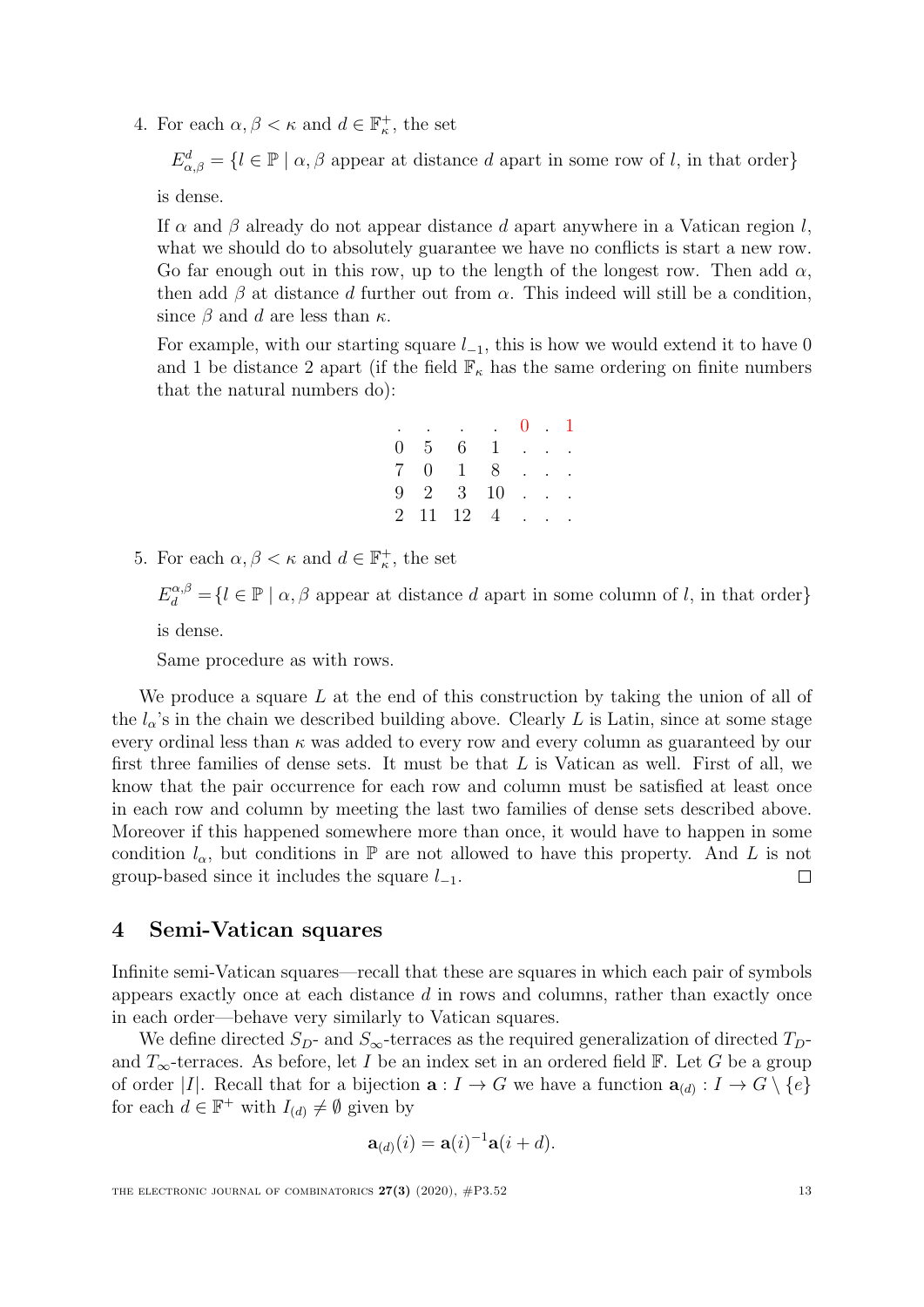If G has no involutions, and if there is a D such that for all  $d < D$  with  $I_{(d)} \neq \emptyset$  we have that the image of  $\mathbf{a}_{(d)}$  contains exactly one occurrence from each set  $\{x, x^{-1}\} \subseteq G \setminus \{e\},\$ then call **a** a directed  $S_D$ -terrace for G. If  $\mathbf{a}_{(d)}$  has this property for all d with  $I_{(d)} \neq \emptyset$ then call **a** a *directed*  $S_{\infty}$ -terrace for G.

The requirement that G has no involutions comes into play when we consider con-structing semi-Vatican squares using the method of Theorem [2.1.](#page-3-1) Suppose  $z \in G$  is an involution and  $\mathbf{a}_{(d)}(i) = z$  for some bijection **a** with the usual definition for  $\mathbf{a}_{(d)}$ . If  $\mathbf{a}(i) = x$ , then  $a(i + d) = xz$ . There is a j such that  $a(j) = xz$  and now  $a(j + d) = xz^2 = x$ . Thus the pair  $\{x, x\}$  occurs twice at distance d in  $L(a)$ , once in each order. Hence a square constructed with this method using a group with an involution cannot be semi-Vatican.

The proofs of the previous two sections require only minor modifications to give the following slate of results:

<span id="page-13-0"></span>**Theorem 4.1.** Let G be a group of infinite order  $\kappa$  with no involutions. If G has a directed  $S_{\infty}$ -terrace for an index set I then there is a semi-Vatican square of order |G|.

**Theorem 4.2.** Let G be an involution-free abelian squareful group of infinite order  $\kappa$ . Then G has a directed  $S_{\infty}$ -terrace.

**Corollary 4.3.** For every index set I there is a semi-Vatican square on I. In particular, there is a semi-Vatican square of every infinite order.

**Theorem 4.4.** For every index set I there is a Latin square on I that cannot be made semi-Vatican by permuting columns.

**Theorem 4.5.** For every index set I there is a semi-Vatican square on I that is not based on a group.

All of the existence results presented so far are non-constructive and rely on transfinite induction. Perhaps surprisingly, in the case when the group is  $(\mathbb{R}, +)$ , the tools of undergraduate calculus are sufficient to construct to a semi-Vatican square.

**Theorem 4.6.** There is a semi-Vatican square on index set  $\mathbb{R}$  based on  $(\mathbb{R}, +)$ .

Proof. We give a direct definition for a directed  $S_{\infty}$ -terrace **a**:

$$
\mathbf{a}(x) = \begin{cases} e^x - 1 & x \geq 0 \\ -\ln(1 - x) & \text{otherwise} \end{cases}
$$

This is a continuous, strictly increasing bijection from  $\mathbb R$  to  $\mathbb R$ . Its derivative is:

$$
\mathbf{a}'(x) = \begin{cases} e^x & x \geq 0\\ \frac{1}{1-x} & \text{otherwise} \end{cases}
$$

which is a continuous, strictly increasing bijection from  $\mathbb{R}^+$  to  $\mathbb{R}^+$ .

Therefore, for each  $d \in \mathbb{R}^+$ , we have that  $\mathbf{a}_{(d)}$  is a bijection from  $\mathbb{R}^+$  to  $\mathbb{R}^+$ . Hence **a** is a directed  $S_{\infty}$ -terrace and Theorem [4.1](#page-13-0) gives a semi-Vatican square based on  $I = \mathbb{R}$ .  $\Box$ 

Similar approaches for Vatican squares quickly run into difficulties.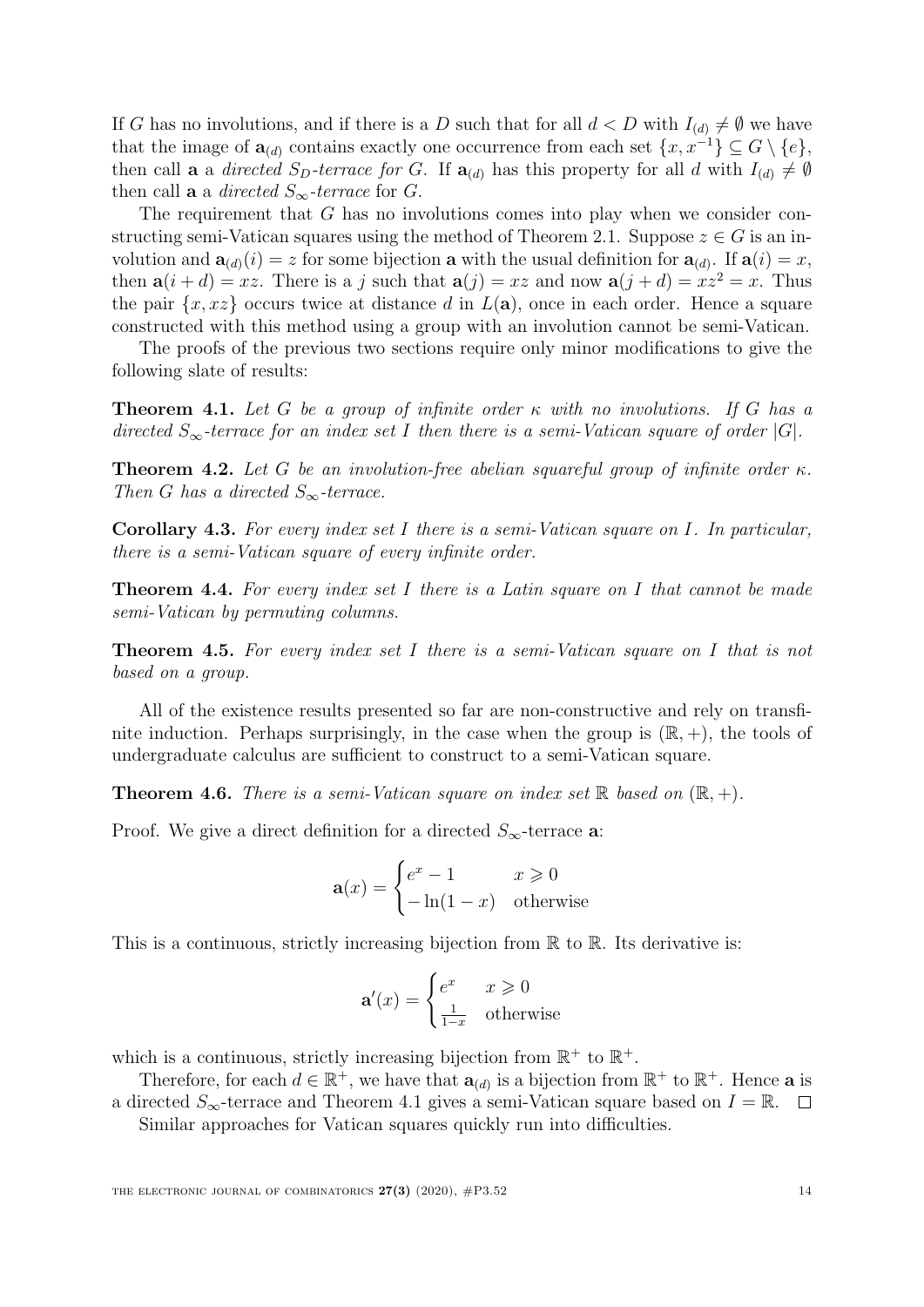### <span id="page-14-0"></span>5 Orthogonality

Let G be a group and  $\theta : G \to G$  a bijection. If  $g \mapsto g^{-1}\theta(g)$  is a bijection then  $\theta$ is an *orthomorphism*; if  $q \mapsto q\theta(q)$  is a bijection then  $\theta$  is a *complete mapping*. Two orthomorphisms,  $\theta$ ,  $\phi$  are *orthogonal* if  $g \mapsto \theta(g)^{-1} \phi(g)$  is a bijection.

Let L be the Cayley table of a group G that has  $i\tilde{j}^{th}$  entry  $g_i g_j$  and for any bijection  $\theta$ :  $G \to G$  define  $L_{\theta}$  to be the Latin square with  $ij^{\text{th}}$  entry  $g_i \theta(g_j)$ . If  $\theta$  is an orthomorphism then  $L_{\theta}$  is orthogonal to L; if  $\theta$  and  $\phi$  are orthogonal orthomorphisms then  $L_{\theta}$  is orthogonal to  $L_{\phi}$  (see, for example, [\[12\]](#page-20-8)).

It is known that every infinite group has an orthomorphism [\[2\]](#page-20-9), so there is a pair of orthogonal Latin squares of every infinite order. In [\[3\]](#page-20-10), countably many orthogonal Latin squares of countable order are constructed using mutually orthogonal orthomorphisms (although without using this terminology) of a specific countably infinite group.

The work of Section [2](#page-3-0) may be adapted to give families of mutually orthogonal orthomorphisms. In the finite case, directed terraces and directed R-terraces are similar objects, with directed terraces giving rise to complete Latin squares and directed R-terraces giving rise to orthogonal Latin squares via orthomorphisms. See [\[12\]](#page-20-8) for a survey of the finite situation. Our definitions and results preserve these connections as we move to the infinite.

Let I be an index set in an ordered field  $\mathbb{F}$ . Let G be a group of order  $|I|$ . For a bijection  $\mathbf{a}: I \to G \setminus \{e\}$ , despite the different codomain of  $\mathbf{a}$ , we also define  $\mathbf{a}_{(d)}: I_{(d)} \to$  $G \setminus \{e\}$  for each  $d \in \mathbb{F}^+$  with  $I_{(d)} \neq \emptyset$  by

$$
\mathbf{a}_{(d)}(i) = \mathbf{a}(i)^{-1}\mathbf{a}(i+d).
$$

Such a function is called a  $R_d$ -sequencing for **a**, if it is a bijection. If there is a D such that for all  $d < D$  with  $I_{(d)} \neq \emptyset$  we have that each  $\mathbf{a}_{(d)}$  is a bijection, then **a** is a *directed*  $R_D$ . terrace for G. If  $\mathbf{a}_{(d)}$  is a bijection for all d with  $I_{(d)} \neq \emptyset$  then **a** is a directed  $R_{\infty}$ -terrace for G.

**Theorem 5.1.** Let G be a group of infinite order κ. If G has a directed  $R_{\infty}$ -terrace then G has a set of  $\kappa$  mutually orthogonal orthomorphisms.

*Proof.* Let a be a directed  $R_{\infty}$ -terrace for G over some index set I. For each d such that  $I_d \neq \emptyset$  (of which there are  $\kappa$ ) define  $\theta_d(e) = e$  and  $\theta_d(\mathbf{a}(i)) = \mathbf{a}(i + d)$ . This gives us the orthogonal orthomorphisms we're looking for.

First, they are orthomorphisms: given  $g \in G \setminus \{e\}$  with  $\mathbf{a}(i) = g$  we get

$$
g^{-1}\theta_d(g) = \mathbf{a}(i)^{-1}\mathbf{a}(i+d) = \mathbf{a}_{(d)}(i)
$$

which, when we also consider that  $\theta_d(e) = e$ , gives us a bijection on G.

Second, they are orthogonal: again taking  $g \in G \setminus \{e\}$  with  $\mathbf{a}(i) = g$ , if  $d_2 > d_1$  we get:

$$
\theta_{d_1}^{-1}(g)\theta_{d_2}(g) = \mathbf{a}(i+d_1)^{-1}\mathbf{a}(i+d_2) = \mathbf{a}_{(d_2-d_1)}(i+d_1).
$$

If  $d_1 < d_2$  we get:

$$
\theta_{d_1}^{-1}(g)\theta_{d_2}(g) = \mathbf{a}(i+d_1)^{-1}\mathbf{a}(i+d_2) = \mathbf{a}_{(d_1-d_2)}(i+d_2)^{-1}.
$$

Also  $\theta_{d_1}(e)^{-1}\theta_{d_2}(e) = e$  in each case, giving bijections on G.

THE ELECTRONIC JOURNAL OF COMBINATORICS  $27(3)$  (2020),  $\#P3.52$  15

 $\Box$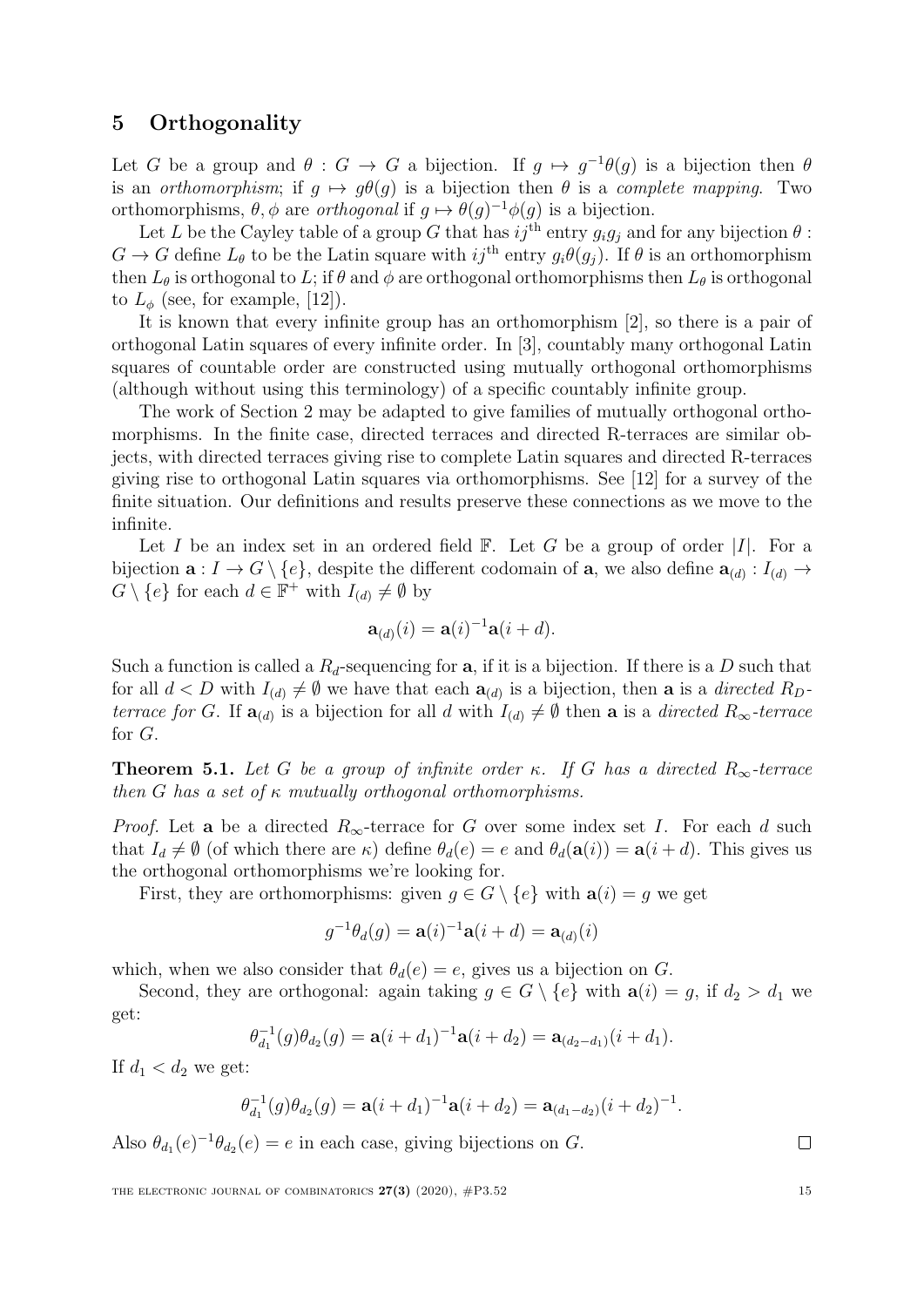If we have a directed  $R_D$ -terrace, then the same argument gives  $|\{d \leq D : I_{(d)} \neq \emptyset\}|$ mutually orthogonal orthomorphisms for G.

**Theorem 5.2.** Let G be an abelian squareful group of infinite order. Then G has a directed  $R_{\infty}$ -terrace.

*Proof.* The only difference between a directed  $R_{\infty}$ -terrace and a directed  $T_{\infty}$ -terrace is that the identity is not in the domain of a directed  $R_{\infty}$ -terrace. The presence of the identity is not relied upon in the Theorem [2.2'](#page-4-1)s proof that abelian squareful groups of infinite order have a directed  $T_{\infty}$  terrace; a simple adjustment of the argument produces the required directed  $R_{\infty}$ -terrace.  $\Box$ 

This immediately gives:

Corollary 5.3. There is a set of  $\kappa$  mutually orthogonal Latin squares of order  $\kappa$  for all infinite cardinalities  $\kappa$ .

As with directed  $T_{\infty}$ -terraces, we can now ask which infinite groups have (or do not have) directed  $R_{\infty}$ -terraces.

If we do not insist that our orthomorphisms come from directed R-terraces we can completely remove the restrictions on the groups:

**Theorem 5.4.** Let G be a group of infinite order κ. Then G has a set of  $\kappa$  mutually orthogonal orthomorphisms and can hence be used to construct a set of  $\kappa$  mutually orthogonal squares of order κ.

*Proof.* We build the required set of mutually orthogonal orthomorphisms of G by transfinite induction on  $\kappa$ . One difference to earlier proofs is that rather than partial functions the approximations to the desired object are infinite sequences of partial functions.

Let I be a set of size  $\kappa$ . Let P be the poset whose elements are length  $\kappa$  sequences of the form  $\mathbf{d} = \langle \theta_i : i \in I \rangle$  of partial injective functions from G to G with  $|\bigcup_i \text{dom } \theta_i| < \kappa$ and are mutually orthogonal partial orthomormorphisms in the sense that the partial functions  $\eta_i : g \mapsto g^{-1}\theta_i(g)$  and  $\eta_{ij} : g \mapsto \theta_i^{-1}$  $i_i^{-1}(g)\theta_j(g)$  (where  $i \neq j$ ) are also injective. Let  $\mathbf{a} = \langle \theta'_i : i \in I \rangle$  and  $\mathbf{b} = \langle \theta_i : i \in I \rangle$ . The relation on  $\mathbb P$  is given by  $\mathbf{a} \leqslant \mathbf{b}$  if and only if for each  $i \in I$  we have that  $\theta'_i$  extends  $\theta_i$  as a function; that is, dom  $\theta_i \subseteq \text{dom } \theta'_i$  and  $\theta'_i \restriction \text{dom}\,\theta_i = \theta_i.$ 

There are four requirements that the approximations have to meet. We show that the set of conditions satisfying each of them is dense.

1. For each  $i \in I$  and  $g \in G$ , the set  $D_i^g = {\bf d} \in \mathbb{P} : g \in \text{dom } \theta_i$  is dense.

Let  $\mathbf{a} = \langle \theta_i : i \in I \rangle \in \mathbb{P}$  with  $g \notin \text{dom } \theta_i$ . We need a  $\mathbf{d} = \langle \theta'_i : i \in I \rangle \in D_i^g$ i with  $g \in \text{dom } \theta_i'$ , which is guaranteed by definition, and  $\mathbf{d} \leq \mathbf{a}$ . To extend **a** to **d**, choose an h such that  $h \notin \text{range}\,\theta_i$ ,  $g^{-1}h \notin \text{range}\,\eta_i$  and  $h^{-1}\theta_j(g) \notin \text{range}\,\eta_{ij}$  and set  $\theta_i'(g) = h$ . Such an h exists as the ranges of each of the  $\eta_i$  and  $\eta_{ij}$  are smaller than  $\kappa$ .

2. For each  $i \in I$  and  $h \in G$ , the set  $R_i^h = {\mathbf{d} \in \mathbb{P} : h \in \text{range } \theta_i}$  is dense.

Let  $\mathbf{a} = \langle \theta_i : i \in I \rangle \in \mathbb{P}$  with  $h \notin \text{range } \theta_i$ . We need a  $\mathbf{d} = \langle \theta'_i : i \in I \rangle \in R_i^h$ with  $h \in \text{range } \theta_i'$ , which is guaranteed by definition, and  $\mathbf{d} \leq \mathbf{a}$ . To extend **a** to **d**,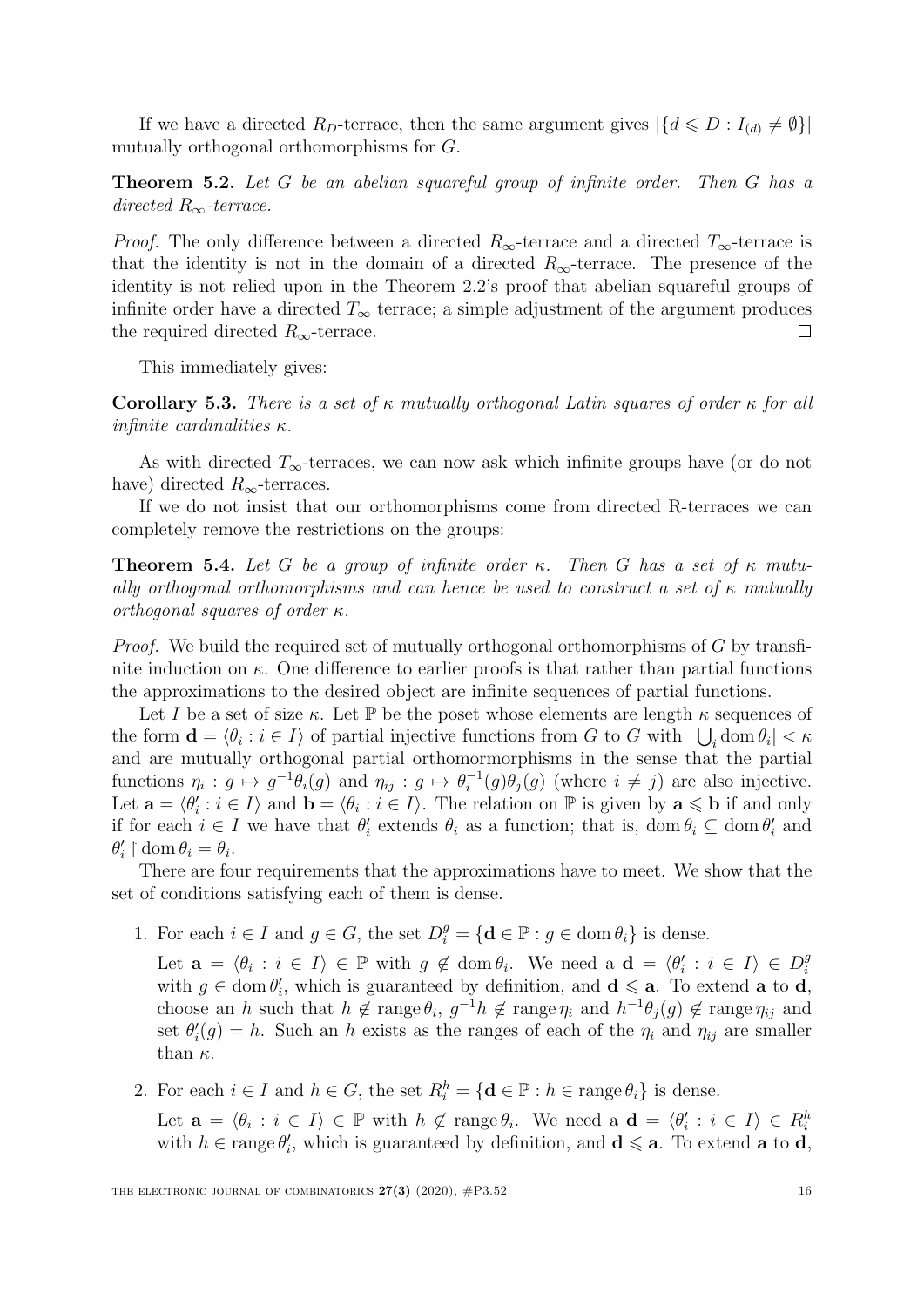choose a g such that  $g \notin \text{dom } \theta_j$  for any j (including  $j = i$ ) and  $g^{-1}h \notin \text{range } \eta_i$ . These choices are possible because the restricted sets in each case have size smaller than  $\kappa$ . Set  $\theta_i(q) = h$ .

3. For each  $i \in I$  and  $h \in G$ , the set  $E_i^h = {\bf{d}} \in \mathbb{P} : h \in \text{range } \eta_i$  is dense.

Let  $\mathbf{a} = \langle \theta_i : i \in I \rangle \in \mathbb{P}$  with  $h \notin \text{range } \eta_i$ . We need a  $\mathbf{d} = \langle \theta'_i : i \in I \rangle \in E_i^h$ with  $h \in \text{range } \eta'_i$ , which is guaranteed by definition, and  $\mathbf{d} \leq \mathbf{a}$ . To extend **a** to **d**, choose a g such that  $g \notin \text{dom } \theta_j$  for any j (including  $j = i$ ) and  $gh \notin \text{range } \theta_i$ . These choices are possible because the restricted sets in each case have size smaller than  $\kappa$ . Set  $\theta_i(g) = gh$  and hence  $\eta_i(g) = h$ .

4. For each  $i, j \in I$ , with  $i \neq j$ , and  $h \in G$ , the set  $E_{ij}^h = {\mathbf{d} \in \mathbb{P} : h \in \text{range } \eta_{ij} }$  is dense.

Let  $\mathbf{a} = \langle \theta_i : i \in I \rangle \in \mathbb{P}$  with  $h \notin \text{range } \eta_{ij}$ . We need a  $\mathbf{d} = \langle \theta'_i : i \in I \rangle \in E_{ij}^h$ with  $h \in \text{range } \eta'_{ij}$ , which is guaranteed by definition, and  $\mathbf{d} \leq \mathbf{a}$ . To extend a to **d**, choose a g such that  $g \notin \text{dom } \theta_k$  for any k. Choose a pair  $(h_i, h_j)$  from  $(G \setminus \text{range } \theta_i) \times (G \setminus \text{range } \theta_j)$  such that  $h_i^{-1}h_j = h$ ,  $g^{-1}h_i \notin \text{range } \eta_i$  and  $g^{-1}h_j \notin \eta_j$ . These choices are possible because the restricted sets in each case have size smaller than  $\kappa$ . Set  $\theta_i(g) = h_i$  and  $\theta_j(g) = h_j$ .

The transfinite induction now goes through as usual.

$$
\Box
$$

An embellishment of the complete mapping concept is the strong complete mapping: If  $\theta$  is both an orthomorphism and a complete mapping then it is a *strong complete* mapping.

In [\[13\]](#page-20-11) it is claimed that every countably infinite group has a strong complete mapping. The following result generalizes that to groups of arbitrary infinite order using essentially the same construction. However, for the argument to go through we need that the group is squareful, a condition that is required for the argument in [\[13\]](#page-20-11), but which was not included. In Theorem [5.11](#page-19-0) we construct strong complete mappings for many nonsquareful abelian groups.

<span id="page-16-0"></span>**Theorem 5.5.** Let G be a squareful group of infinite order  $\kappa$ . Then G has a strong complete mapping.

*Proof.* We again use transfinite induction on  $\kappa$ . Let  $\mathbb{P}$  be the poset whose elements are partial strong complete mappings (i.e. injective partial functions  $\theta$  such that  $\eta : q \mapsto$  $g^{-1}\theta(g)$  and  $\zeta : g \mapsto g\theta(g)$  are also injective) with domain of size less than  $\kappa$ . The relation is given by  $\theta' \leq \theta$  when dom  $\theta \subseteq \text{dom }\theta'$  and  $\theta' \upharpoonright \text{dom }\theta = \theta$ .

We show that the sets of conditions meeting the requirements are dense.

1. For each  $g \in G$  the set  $D_g = \{ \theta \in \mathbb{P} : g \in \text{dom } \theta \}$  is dense.

Let  $\theta$  in  $\mathbb P$  with  $g \notin \text{dom }\theta$ . We need a  $\theta' \in D_g$  with  $g \in \text{dom }\theta'$  and  $\theta' \leq \theta$ . To extend  $\theta$  to  $\theta'$ , choose an h such that  $h \notin \text{range}\,\theta$ ,  $g^{-1}h \notin \text{range}\,\eta$  and  $gh \notin \text{range}\,\zeta$ and set  $\theta'(g) = h$ . Such an h exists as the ranges of each of the partial functions are smaller than  $\kappa$ .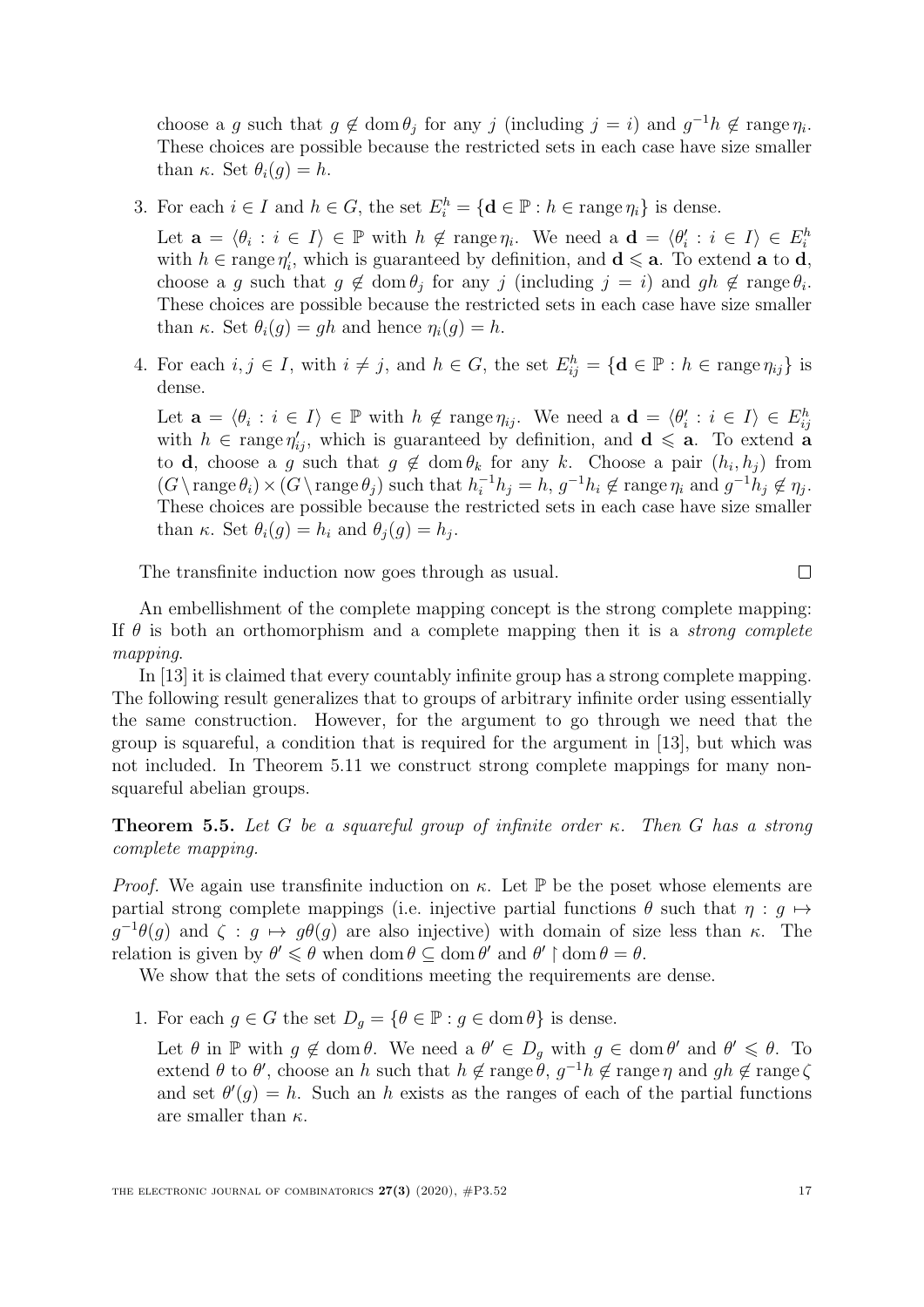2. For each  $h \in G$  the set  $R_h = \{ \theta \in \mathbb{P} : h \in \text{range } \theta \}$  is dense.

Let  $\theta$  in  $\mathbb P$  with  $h \notin \text{range }\theta$ . We need a  $\theta' \in R_h$  with  $h \in \text{range }\theta'$  and  $\theta' \leq \theta$ . To extend  $\theta$  to  $\theta'$ , choose a g such that  $g \notin \text{dom }\theta, g^{-1}h \notin \text{range }\eta$  and  $gh \notin \text{range }\zeta$  and set  $\theta'(g) = h$ . Such a g exists as the number of restricted elements is less than  $\kappa$ .

3. For each  $h \in G$  the set  $R_h^{\eta} = \{ \theta \in \mathbb{P} : h \in \text{range } \eta \}$  is dense.

Let  $\theta$  in  $\mathbb P$  with  $h \notin \text{range } \eta$ . We need a  $\theta' \in R_h$  with  $h \in \text{range } \eta'$  and  $\theta' \leq \theta$ . To extend  $\theta$  to  $\theta'$ , choose a g such that  $g \notin \text{dom }\theta$ ,  $gh \notin \text{range }\theta$  and  $g^2h \notin \text{range }\zeta$  and set  $\theta'(g) = gh$ . Such a g exists as G is squareful and so the number of restricted elements is less than  $\kappa$ .

4. For each  $h \in G$  the set  $R_h^{\zeta} = \{ \theta \in \mathbb{P} : h \in \text{range } \zeta \}$  is dense.

Let  $\theta$  in  $\mathbb P$  with  $h \notin \text{range }\zeta$ . We need a  $\theta' \in R_h$  with  $h \in \text{range }\zeta'$  and  $\theta' \leq \theta$ . To extend  $\theta$  to  $\theta'$ , choose a g such that  $g \notin \text{dom }\theta$ ,  $g^{-1}h \notin \text{range }\theta$  and  $g^{-2}h \notin \text{range }\eta$ and set  $\theta'(g) = h$ . Such a g exists as G is squareful and so the number of restricted elements is less than  $\kappa$ .

The result follows.

**Theorem 5.6.** If  $G_i$ ,  $j \in J$ , are groups that have strong complete mappings, then both

*Proof.* Let  $G = \prod_{j \in J} G_j$ , and, for each  $j \in J$ , let  $\phi_j$  be a strong complete mapping of  $G_j$ . It is routine to show that  $\phi: \prod_{j\in J} g_j \mapsto \prod_{j\in J} \phi_j(g_j)$  is a strong complete mapping of G.

the direct product  $\prod_{j\in J} G_j$  and the direct sum  $\sum_{j\in J} G_j$  have strong complete mappings.

Let  $H = \sum_{j \in J} G_j$ , and, for each  $j \in J$ , let  $\phi'_j$  be defined by  $\phi'_j(x) = \phi_j(x)\phi_j(e)^{-1}$ :  $\phi'_j$ is a strong complete mapping of  $G_j$  that fixes e. It is routine to show that  $\phi' \colon \sum_{j \in J} g_j \mapsto$  $\sum_{j\in J}\phi'_j(g_j)$  is a strong complete mapping of H.

We now turn to abelian groups and for the remainder of the section use additive notation write 0 for the group identity. Which abelian groups have strong complete mappings? This question is answered for finite abelian groups.

<span id="page-17-0"></span>Theorem 5.7. A finite abelian group has a strong complete mapping if and only if its Sylow 2-subgroup is trivial or non-cyclic and its Sylow 3-subgroup is trivial or non-cyclic.

Proof. See Theorem 4 in [\[13\]](#page-20-11).

An important component in the proof of Theorem [5.7](#page-17-0) is a quotient group construction of strong complete mappings: such a construction for finite abelian groups is given in [\[11\]](#page-20-12) and [\[20\]](#page-21-7). The construction used works in the infinite case as well.

<span id="page-17-1"></span>**Theorem 5.8.** Let H be a subgroup of an abelian group G. If both H and  $G/H$  have a strong complete mapping, then so does G.

*Proof.* Let  $\theta$  be a strong complete mapping of H, let  $\phi$  be a strong complete mapping of  $G/H$ , and let D be a system of distinct coset representatives for H in G. Define  $\alpha\colon G/H\to D$  by  $\alpha(g_i+H)=g_i$ , and define  $\beta\colon G\to G$  by

$$
\beta(g_i + h) = \alpha \phi(g_i + H) + \theta(h).
$$

It is routine to show that  $\beta$  is a strong complete mapping of G.

 $\Box$ 

 $\Box$ 

 $\Box$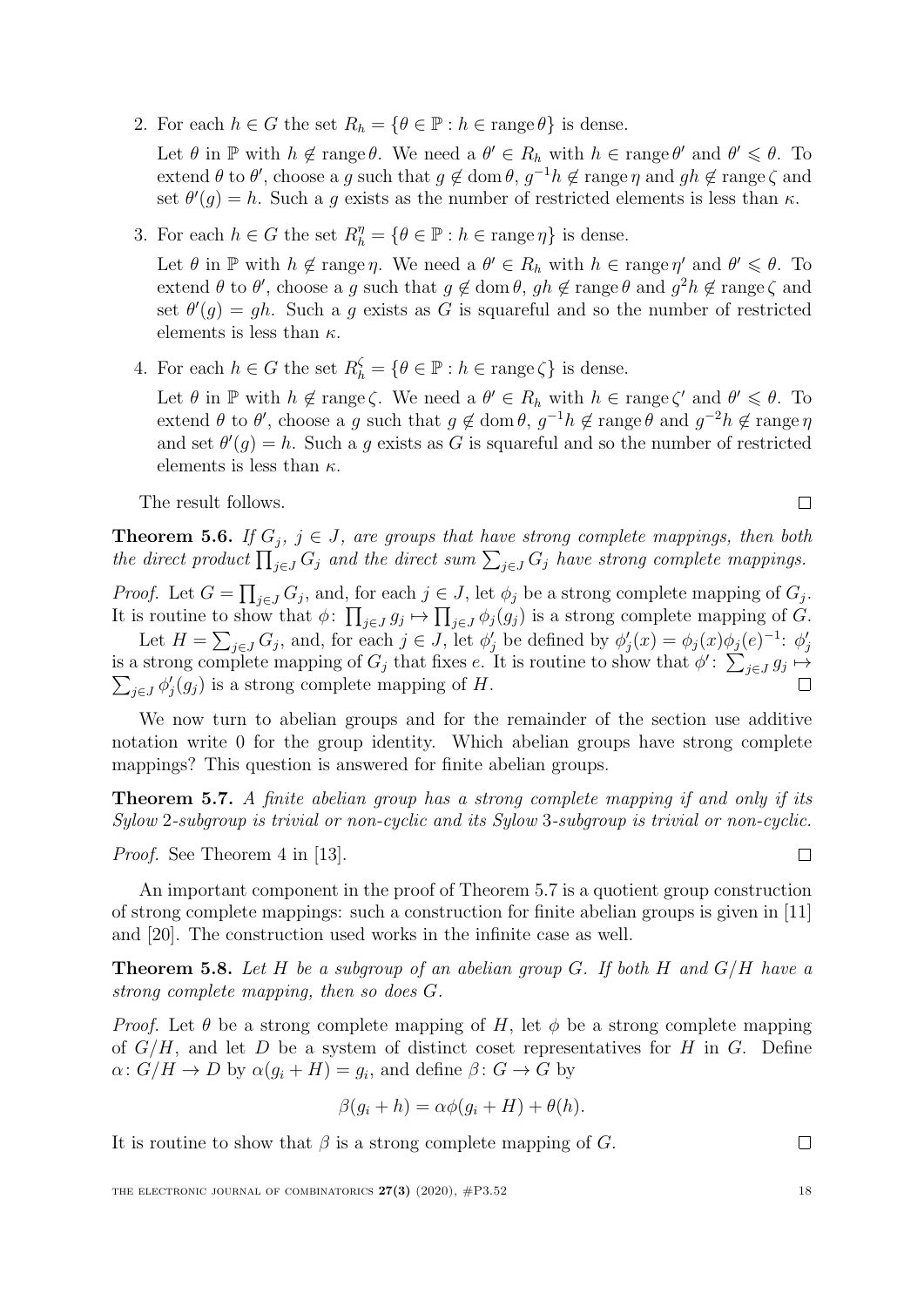It should be noted that no proof of Theorem [5.8](#page-17-1) has been given for non-abelian groups, even in the finite case. As an easy corollary of Theorem [5.8,](#page-17-1) we obtain the following.

<span id="page-18-0"></span>Corollary 5.9. If  $H$  is a subgroup of an abelian group  $G$ ,  $H$  has a strong complete mapping  $\theta$ , and  $G/H$  has a strong complete mapping, then there exists a strong complete mapping  $\theta'$  of G satisfying  $\theta' \upharpoonright H = \theta$ .

*Proof.* In the proof of Theorem [5.8](#page-17-1) choose  $0 \in D$  and require that  $\phi(0+H) = 0+H$ : this latter requirement can always be met as, if  $\phi$  is a strong complete mapping of  $G/H$ , then the mapping  $\phi'$  defined by  $\phi'(x+H) = \phi(x+H) - \phi(0+H)$  is a strong complete mapping of  $G/H$  for which  $\phi'(0+H) = 0+H$ .  $\Box$ 

Having answered the question for finite abelian groups, let us turn to infinite abelian groups. The structure of infinite abelian groups is studied in [\[14\]](#page-20-13), [\[21\]](#page-21-8), and Chapter 10 of [\[25\]](#page-21-9). An abelian group G is *divisible* if, for all  $g \in G$  and all  $n \geq 1$ , the equation  $nx = g$ has a solution in G. Let A be an infinite abelian group. The 2-primary component of A is the subgroup

$$
A_2 = \{ g \in A : |g| = 2^n, \text{ for some } n \geq 0 \}.
$$

As a special case of Kulikov's Theorem,  $A_2$  has a subgroup B with the following properties:

- $B$  is a direct sum of cyclic groups,
- $B \cap nA_2 = nB$  for all n, i.e., B is a pure subgroup of  $A_2$ , and
- $A_2/B$  is divisible.

Any subgroup of  $A_2$  satisfying these properties is a *basic subgroup* of  $A_2$ .

<span id="page-18-1"></span>**Lemma 5.10.** If J is an infinite set and  $A = \sum_{j \in J} C_j$ , where  $C_j$  is a cyclic group of order  $2^{n_j}$  for some  $n_j \geqslant 1$ , then A has a strong complete mapping.

*Proof.* Let  $x, y \in J$ ,  $x \neq y$ , and set  $C = \sum_{j \in J, i \neq x,y} C_j$ . We claim that C has a subgroup E, that has a strong complete mapping, and for which  $C/E$  is finite. Let  $\mathbb P$  be the poset whose elements are strong complete mappings of subgroups of C and set  $\theta \le \theta'$  if  $\operatorname{dom} \theta \subseteq \operatorname{dom} \theta'$  and  $\theta' \upharpoonright \operatorname{dom} \theta = \theta$ .

Let  $\mathbb{C}_I = \{\theta_I : i \in I\}$  be a totally ordered set in  $\mathbb{P}$ . Let  $\theta_I$  be defined by dom  $\theta_I =$  $\bigcup_{i\in I} \text{dom}\,\theta_i$  and  $\theta_I(x) = \theta_i(x)$  if  $x \in \text{dom}\,\theta_i$ . Clearly  $\theta_I$  is well-defined and an upper bound for  $\mathbb{C}_I$ . Hence, by Zorn's lemma, P has a maximal element,  $\theta_M$  say. Let  $E = \text{dom } \theta_M$ . Let  $K \supseteq E$  be the subgroup of C for which  $K/E$  is the subgroup of  $C/E$  generated by the involutions of  $C/E$ .

If  $K/E$  is infinite, then  $K/E$  has a complete mapping by [\[2\]](#page-20-9), and it is easily seen that any complete mapping of  $K/E$  is a strong complete mapping of  $K/E$ . Hence, by Corollary [5.9,](#page-18-0) K has a strong complete mapping, contradicting the maximality of  $\theta_M$ . Therefore  $K/E$  is finite. It follows that, if  $C/E$  is infinite, that  $C/E$  is squareful and hence has a strong complete mapping: but then C has a strong complete mapping, contradicting the maximality of  $\theta_M$ . Hence,  $C/E$  is finite.

Having established that  $C$  has a subgroup  $E$ , that has a strong complete mapping, for which  $C/E$  is finite, we note that, by Theorem [5.7,](#page-17-0)  $C_x \oplus C_y \oplus C/E$  has a strong complete mapping, from which the result follows by Corollary [5.9.](#page-18-0)  $\Box$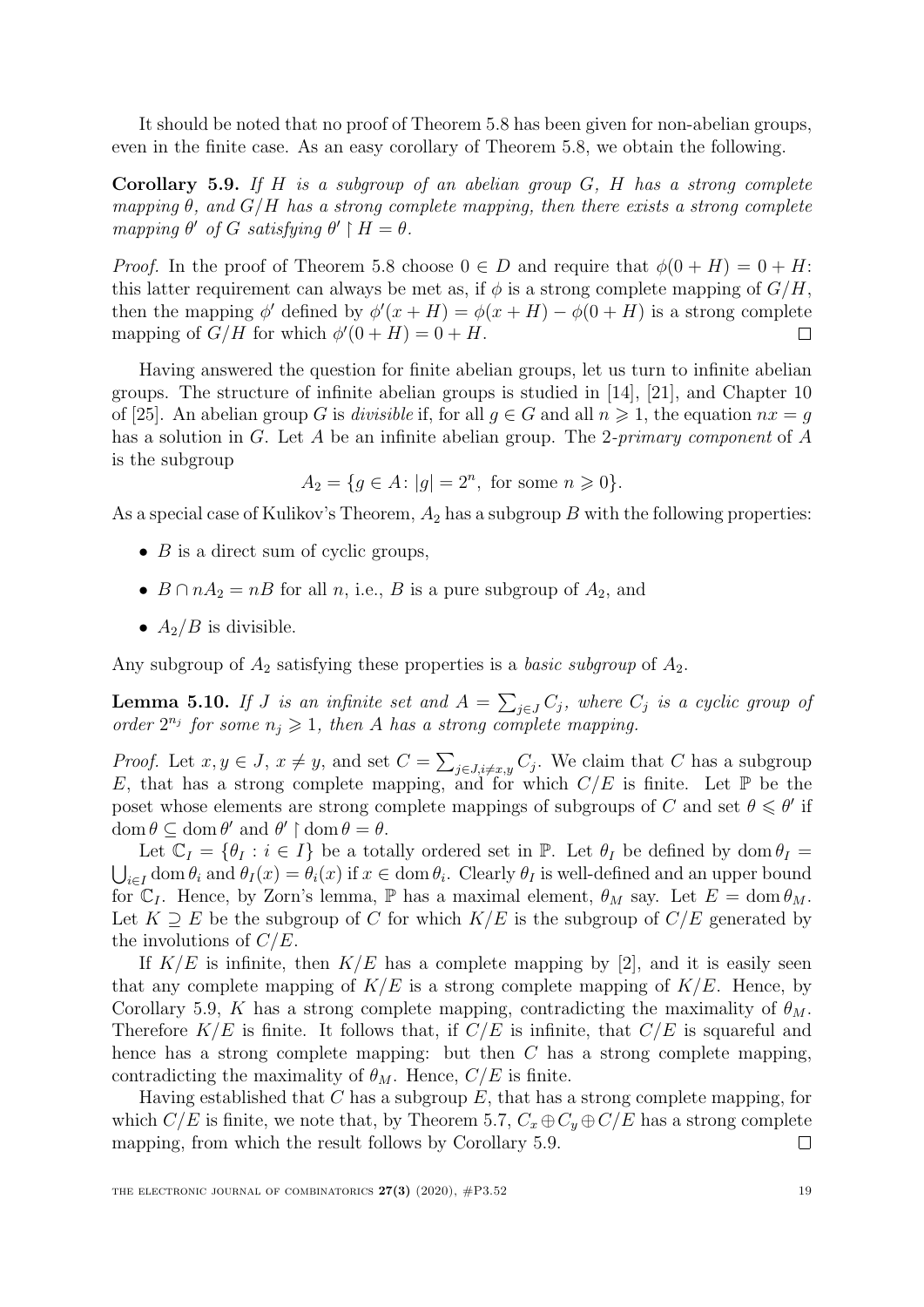<span id="page-19-0"></span>**Theorem 5.11.** Let A be an infinite abelian group with 2-primary component  $A_2$ . Then A has a strong complete mapping except, possibly, when  $A/A<sub>2</sub>$  is finite and has a nontrivial, cyclic Sylow 3-subgroup.

Proof. There are two cases to consider.

**Case 1.** A is squareful. In this case A has a strong complete mapping by Theorem [5.5.](#page-16-0)

**Case 2.** A is not squareful. In this case  $A_2$  has a basic subgroup B that is infinite. By Lemma [5.10,](#page-18-1) B has a strong complete mapping. As  $A_2/B$  is divisible and hence squareful,  $A_2/B$  has a strong complete mapping by Theorem [5.5.](#page-16-0) Hence  $A_2$  has a strong complete mapping by Theorem [5.8.](#page-17-1)

Now, either  $A/A_2$  is squareful and, hence, A has a strong complete mapping, or  $A/A_2$ is finite and of odd order and, hence, A has a strong complete mapping except possibly if  $A/A<sub>2</sub>$  has a non-trivial, cyclic Sylow 3-subgroup by Theorem [5.7.](#page-17-0)  $\Box$ 

Recall that, for a group  $G$ , the *Cayley table* of  $G$  is the Latin square with *ij*th entry  $g_i g_j$ . The normal multiplication table of G is the Latin square with ijth entry  $g_i g_j^{-1}$  $\bar{j}^{-1}$ .

In the finite case, strong complete mappings can be used to construct Knut Vik designs and to construct Latin squares orthogonal to both the Cayley table of a group and the normal multiplication table of the group. For a Latin square of order n; the kth left diagonal consists of the cells  $(i, k + i)$ ,  $i = 0, \ldots, n - 1$ , addition modulo n; and the kth right diagonal consists of the cells  $(i, k - i)$ ,  $i = 0, \ldots, n - 1$ , subtraction modulo n. A Knut Vik design of order n is a Latin square of order n in which the entries on each left diagonal, and the entries on each right diagonal form a permutation of the symbol set. In other words, a Knut Vik design is a Latin square that is orthogonal to both the cyclic and back-circulant Latin squares.

In [\[16\]](#page-21-10) and [\[17\]](#page-21-11) it is shown that a Knut Vik design of order  $n$  exists if and only if  $gcd(n, 6) = 1.$ 

For a Latin square L of infinite order  $\kappa$  we may assume that the rows and columns of L are indexed by an abelian group A of order  $\kappa$ . For  $k \in A$ , the kth left diagonal of L consists of the cells  $(i, k + i)$ ,  $i \in A$ ; and the kth right diagonal of L consists of the cells  $(i, k - i)$ ,  $i \in A$ . When A is Z or R, these definitions naturally extend the geometric sense of the finite case to the plane. We say that a Latin square  $L$  is a Knut Vik design if each left diagonal, and each right diagonal contains each symbol exactly once.

<span id="page-19-1"></span>**Theorem 5.12.** There exists a Knut Vik design of every infinite order  $\kappa$ .

*Proof.* Let A be a squareful abelian group of order  $\kappa$  and let  $\theta$  be a strong complete mapping of A: this exists by Theorem [5.5.](#page-16-0) Let  $L$  be the Latin square with rows and columns indexed by A, with symbol set A, and with ijth entry  $i + \theta(j)$ . It is routine to show that  $L$  is a Knut Vik design.  $\Box$ 

Choosing  $A \in \{Z, \mathbb{R}\}\$ in the proof of Theorem [5.12](#page-19-1) gives a Knut Vik design embedded in the plane with a natural geometric interpretation.

**Theorem 5.13.** If a group G has a strong complete mapping, then there exists a Latin square orthogonal to both the Cayley table of  $G$  and the normal multiplication table of  $G$ .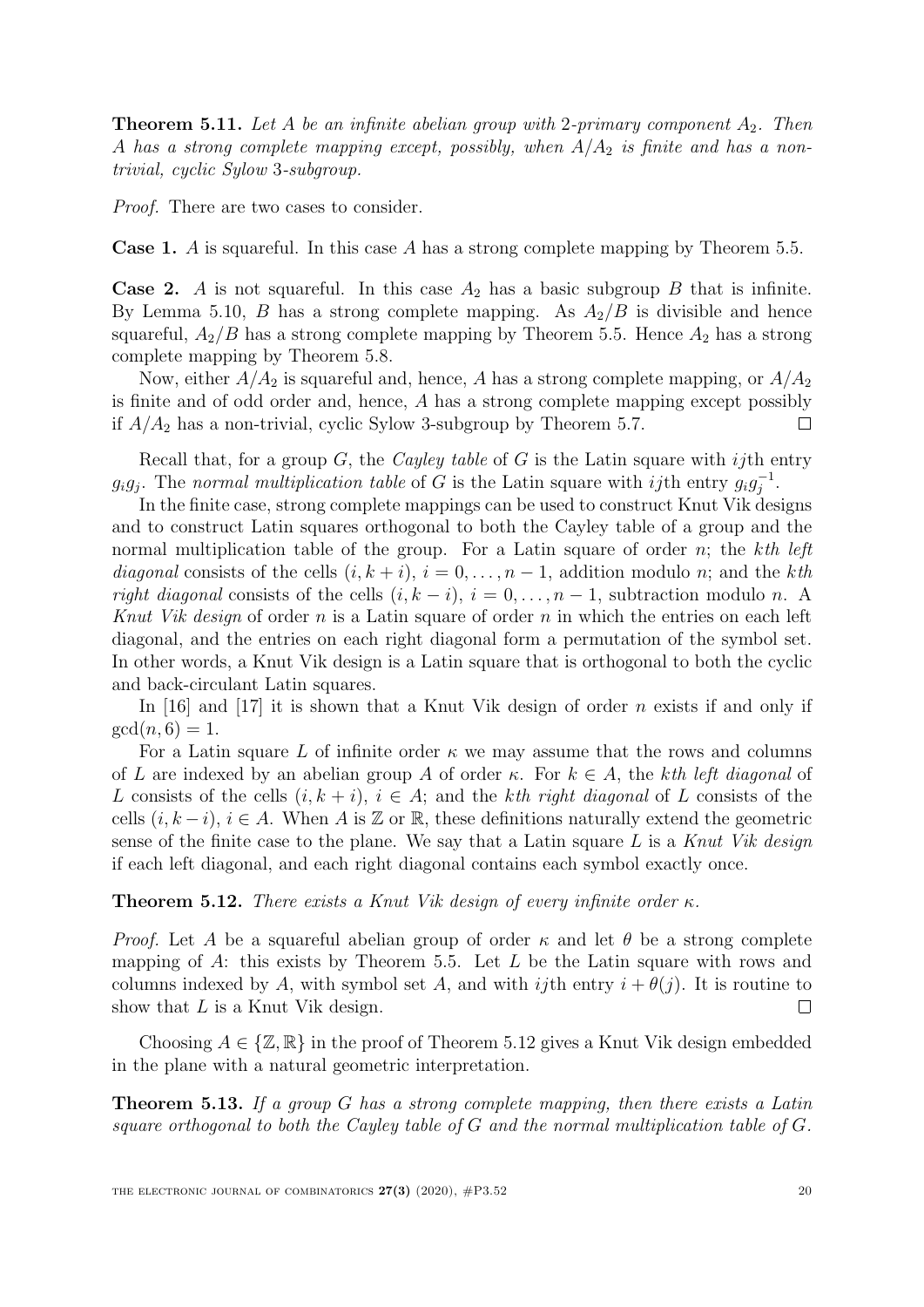*Proof.* Let  $\theta$  be a strong complete mapping of G. Let L be the Latin square with ijth entry  $q_i\theta(q_i)$ . It is routine to show that L is orthogonal to both the Cayley table of G and the normal multiplication table of G.  $\Box$ 

#### Acknowledgements

This work was partly funded by a Marlboro College Faculty Professional Development Grant (4th author) and a Marlboro College Town Meeting Scholarship Fund award (2nd author). We are grateful for this assistance. We are also grateful for the comments of two anonymous referees, which improved the paper.

#### References

- <span id="page-20-0"></span>[1] B. A. Anderson, Some quasi-2-complete Latin squares, Congr. Numer. 70 (1990) 65–79.
- <span id="page-20-9"></span>[2] P. T. Bateman, A remark on infinite groups, Amer. Math. Monthly 57 (1950) 623– 624.
- <span id="page-20-10"></span>[3] J. V. Brawley and G. L. Mullen, Infinite Latin squares containing nested sets of mutually orthogonal finite Latin squares, Publicationes Mathematicae-Debrecen 39 (1991) 135–141.
- <span id="page-20-2"></span>[4] P. J. Cameron and B. S. Webb, What is an infinite design? J. Combin. Des. 10 (2002) 79–91.
- <span id="page-20-3"></span>[5] M. J. Caulfield, Full and quarter plane complete infinite Latin squares, Discrete Math. 159 (1996) 251–253.
- <span id="page-20-1"></span>[6] W. Chu, S.W. Golomb and H.-Y. Song, Tuscan Squares, in The Handbook of Combinatorial Designs (2nd Ed.), Eds. C. J. Colbourn and J. H. Dinitz, Chapman and Hall/CRC, (2007).
- <span id="page-20-7"></span>[7] D. Cohen and T. Etzion, Row complete Latin squares that are not column complete, Ars Combin. 32 (1991) 193–201.
- <span id="page-20-6"></span>[8] P. Danziger, D. Horsley and B. S. Webb, Resolvability of infinite designs, J. Combin. Theory Ser. A **123** (2014) 73-85.
- <span id="page-20-4"></span>[9] J. Dénes and A. D. Keedwell, Latin Squares and Their Applications (2nd Ed.), Elsevier (2015).
- <span id="page-20-5"></span>[10] T. Etzion, S.W. Golomb, and H. Taylor, Tuscan-K squares, Advances in Applied Math. 10 (1989) 164–174.
- <span id="page-20-12"></span>[11] A. B. Evans, On strong complete mappings, Congr. Numer. 70 (1990) 241–248.
- <span id="page-20-8"></span>[12] A. B. Evans, Complete mappings and sequencings of finite groups, in The Handbook of Combinatorial Designs (2nd Ed.), Eds. C. J. Colbourn and J. H. Dinitz, Chapman and Hall/CRC, (2007).
- <span id="page-20-11"></span>[13] A. B. Evans, The existence of strong complete mappings, Electronic J. Combin. 19(1)  $(2012)$  #P34.
- <span id="page-20-13"></span>[14] L. Fuchs, Infinite Abelian Groups, Springer (2015).